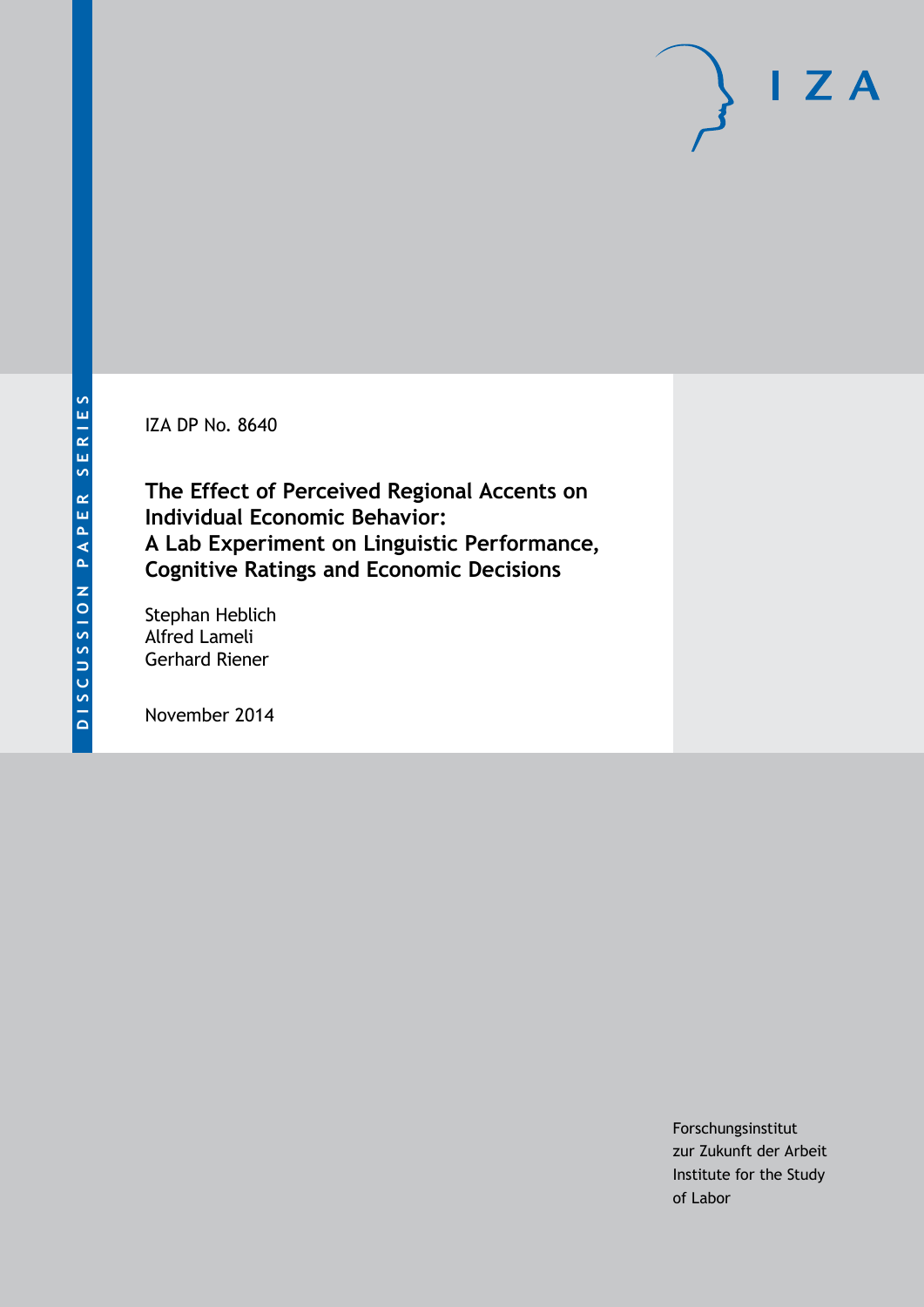# **The Effect of Perceived Regional Accents on Individual Economic Behavior: A Lab Experiment on Linguistic Performance, Cognitive Ratings and Economic Decisions**

# **Stephan Heblich**

*University of Bristol, CESifo, IZA and SERC*

## **Alfred Lameli**

*Research Centre Deutscher Sprachatlas and ADW Mainz*

## **Gerhard Riener**

*Düsseldorf Institute for Competition Economics and CRC PEG University of Göttingen*

Discussion Paper No. 8640 November 2014

IZA

P.O. Box 7240 53072 Bonn Germany

Phone: +49-228-3894-0 Fax: +49-228-3894-180 E-mail: [iza@iza.org](mailto:iza@iza.org)

Any opinions expressed here are those of the author(s) and not those of IZA. Research published in this series may include views on policy, but the institute itself takes no institutional policy positions. The IZA research network is committed to the IZA Guiding Principles of Research Integrity.

The Institute for the Study of Labor (IZA) in Bonn is a local and virtual international research center and a place of communication between science, politics and business. IZA is an independent nonprofit organization supported by Deutsche Post Foundation. The center is associated with the University of Bonn and offers a stimulating research environment through its international network, workshops and conferences, data service, project support, research visits and doctoral program. IZA engages in (i) original and internationally competitive research in all fields of labor economics, (ii) development of policy concepts, and (iii) dissemination of research results and concepts to the interested public.

IZA Discussion Papers often represent preliminary work and are circulated to encourage discussion. Citation of such a paper should account for its provisional character. A revised version may be available directly from the author.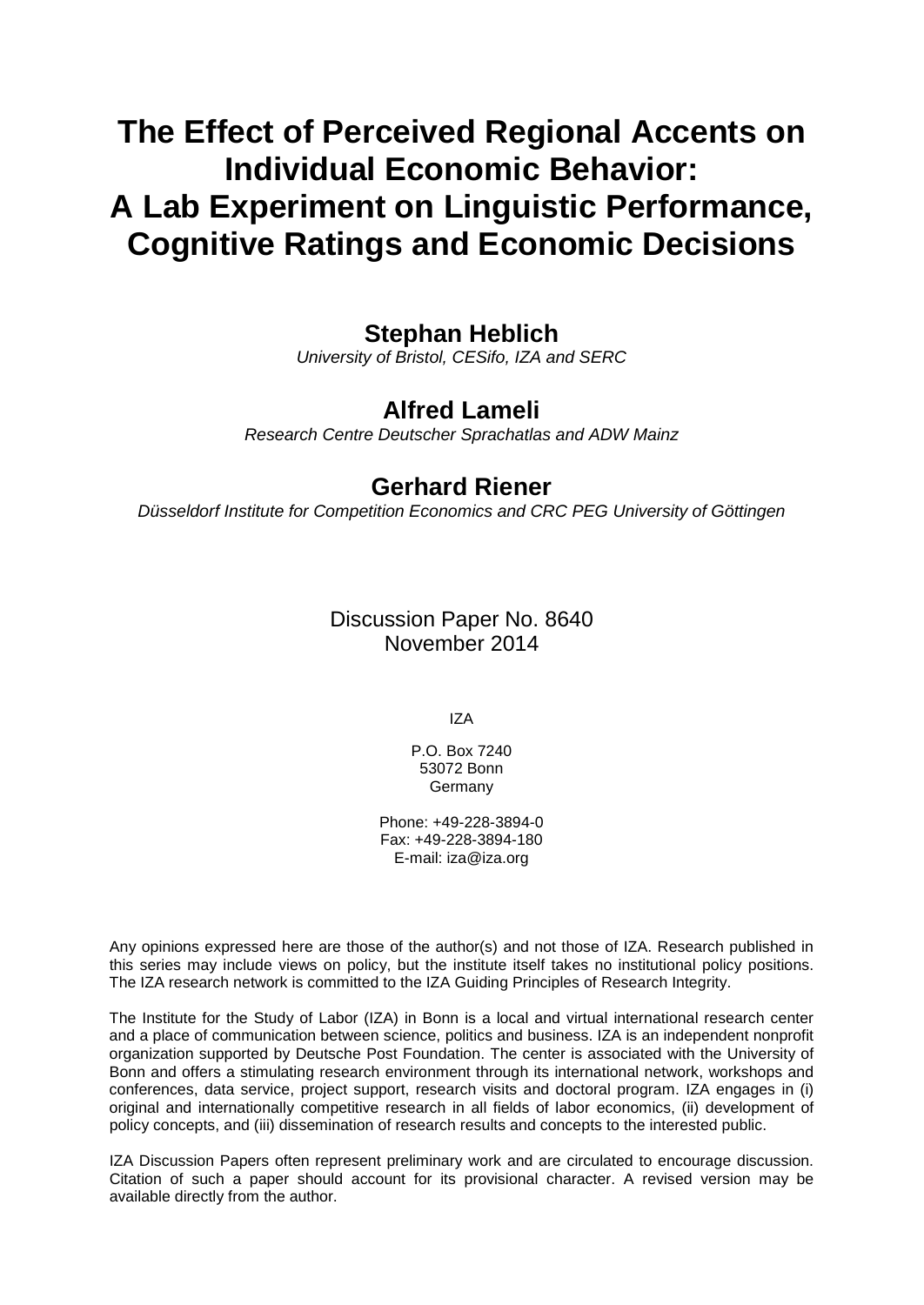IZA Discussion Paper No. 8640 November 2014

# **ABSTRACT**

# **The Effect of Perceived Regional Accents on Individual Economic Behavior: A Lab Experiment on Linguistic Performance, Cognitive Ratings and Economic Decisions**

Does it matter if you speak with a regional accent? Speaking immediately reveals something of one's own social and cultural identity, be it consciously or unconsciously. Perceiving accents involves not only reconstructing such imprints but also augmenting them with particular attitudes and stereotypes. Even though we know much about attitudes and stereotypes that are transmitted by, e.g. skin color, names or physical attractiveness, we do not yet have satisfactory answers how accent perception affects human behavior. How do people act in economically relevant contexts when they are confronted with regional accents? This paper reports a laboratory experiment where we address this question. Participants in our experiment conduct cognitive tests where they can choose to either cooperate or compete with a randomly matched male opponent identified only via his rendering of a standardized text in either a regional accent or standard accent. We find a strong connection between the linguistic performance and the cognitive rating of the opponent. When matched with an opponent who speaks the accent of the participant's home region – the in-group opponent –, individuals tend to cooperate significantly more often. By contrast, they are more likely to compete when matched with an accent speaker from outside their home region, the out-group opponent. Our findings demonstrate, firstly, that the perception of an out-group accent leads not only to social discrimination but also influences economic decisions. Secondly, they suggest that this economic behavior is not necessarily attributable to the perception of a regional accent per se, but rather to the social rating of linguistic distance and the in-group/out-group perception it evokes.

JEL Classification: C90, J70, Z10

Keywords: discrimination, accent, in-group/out-group, lab experiment

Corresponding author:

Stephan Heblich University of Bristol Department of Economics 8 Woodland Road Bristol BS8 1TN United Kingdom E-mail: [stephan.heblich@bristol.ac.uk](mailto:stephan.heblich@bristol.ac.uk)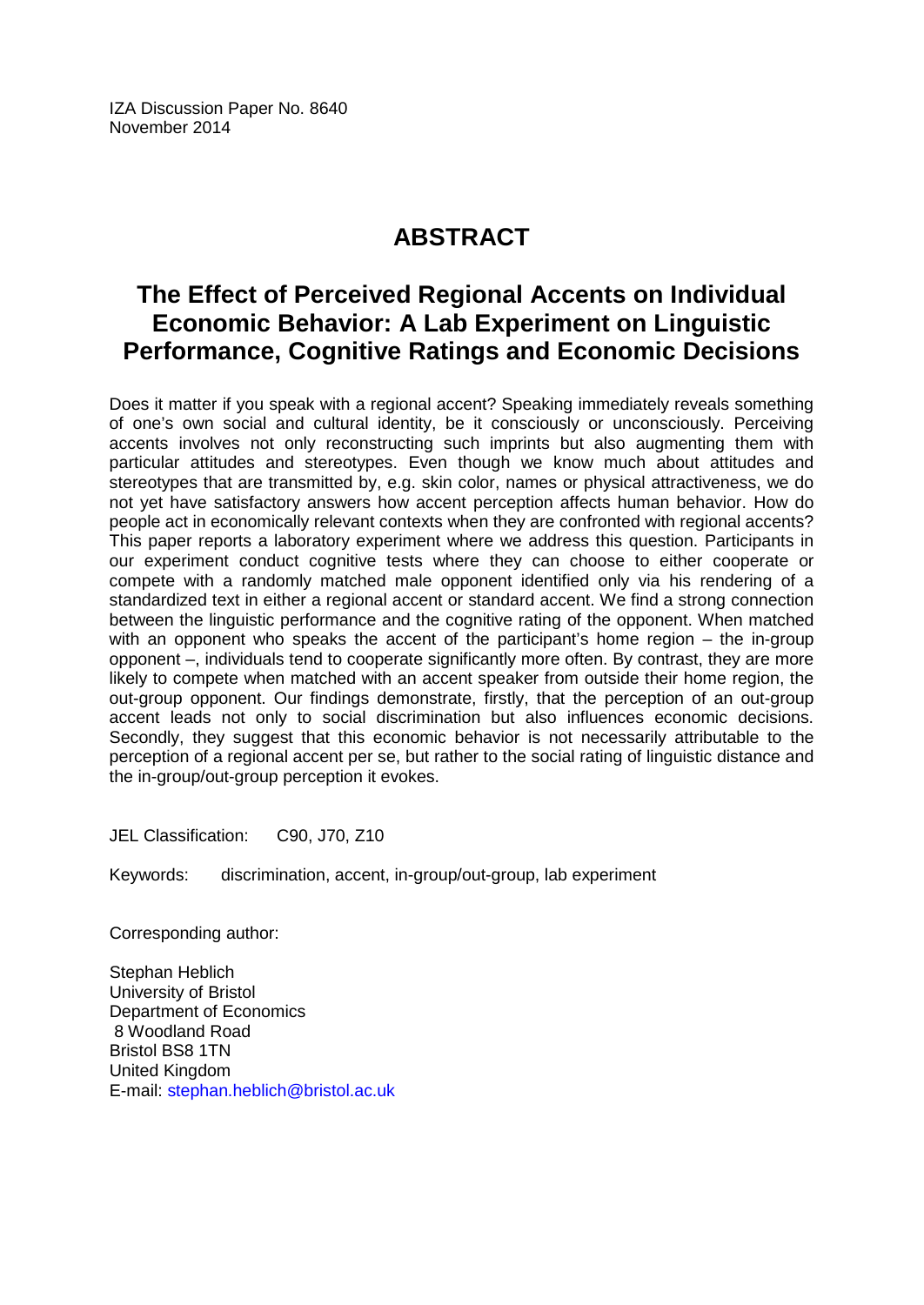#### **1. Introduction**

Language as the primary means of human communication forms a large part of social practice. It is shaped by speakers' idiosyncratic experiences [1] and by long-lasting cultural traits [2]. In everyday communication, both of these components, the individual and the cultural, evoke stereotypes and social ratings. Spoken language is thus a signal that elicits particular conceptualizations about the speaker [3]. The extent to which these determine non-linguistic behavior is still poorly understood.

The identifying potential of language has recently attracted researchers from different fields, including linguists [4,5], psychologists [6,7] and economists [8,9]. Measuring the effect of language on social behavior and individual interaction is however very difficult, given its dependence on specific contexts and individual preconditions. The most common way of addressing this challenge is to focus on individual attitudes and judgments. It turns out that listening to non-native or regional accents can invoke judgments about the credibility of speakers [7,10], their character traits and cognitive capacities [6,11], or even influence the perception of facts in criminal cases [12,13]. There is also evidence that the use of an accent can imply strategic advantages, e.g., in sales conversations [9] or job interviews [14], where accents suggest a joint identity. What remains open is to what extent attitudes really suit the action. While extensive research has already established a link between attitudes and action for individual characteristics like beauty or ethnicity [15–17], there has been widespread disregard for the gap between reported attitudes to accents and actual behavior. This is unfortunate, because accents are qualitatively different from other distinguishing factors (e.g., physical attractiveness) and effectively constitute a unique parameter of human interactions [18] that can be used strategically.

This paper addresses the gap between accent perception and individual action. Our first hypothesis is that accent perception does affect individual behavior. Since accents distinguish social groups, the effect should differ when perceiving in-group or out-group accents [19]. This is our second hypothesis. Finally, we take up the finding that out-group accents can invoke discriminatory judgments and pose our third hypothesis that in-group favoritism is manifested by a feeling of cognitive superiority.

To formally test these hypotheses, we combine techniques from experimental economics and linguistics to develop a picture of differentiated behavioral discrimination. To omit potential influences from cross-country differences we focus on regional accents within one country in our case Germany—that indicate a higher similarity between speakers and listeners than foreign accents [14]. Regional accents typically originate in local dialects [20]. With the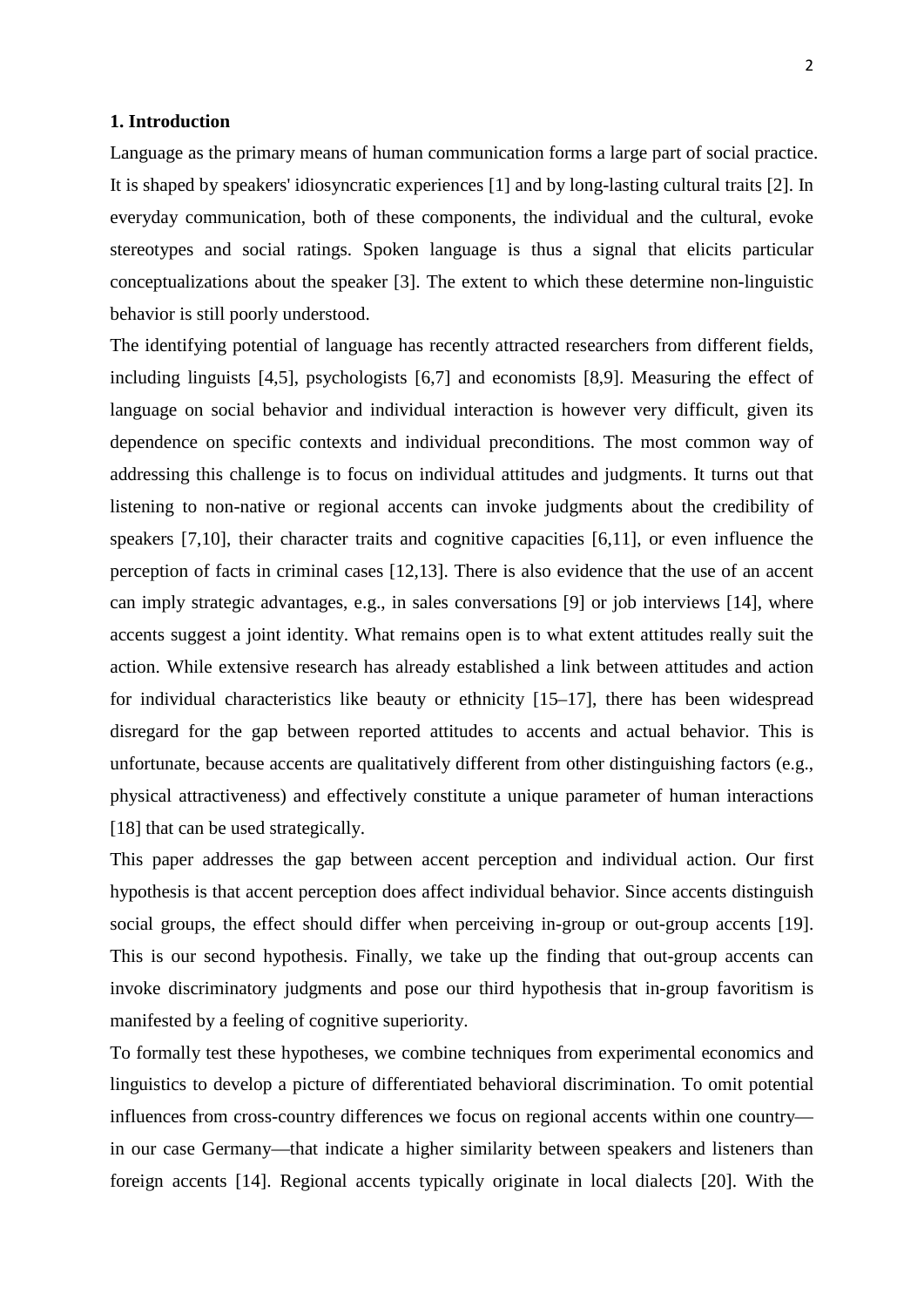introduction of national radio and television programs later, dialects began to converge to the codified written language [21]. This process leaves us with regional accents as an intermediate stage between dialects and standard language today (note that other studies especially in the German tradition—may use the terms 'regiolect', 'regional dialect', 'regional standard' or 'spoken standard' to refer to this intermediate stage). In Germany, regional accents typically consist of phonological and inflectional features that are still understandable for individuals from other regions. They are commonly used in everyday communication and subject to noticeable variation depending on contextual requirements [22,23]. Importantly, regional accents still reflect historic variation in norms, habits, and conventions that emerged over generations within dialect regions [24,25]. Already in childhood, regional accents turn out to be a more relevant dimension of social preferences than foreign accents or race [26,27]. This is why regional accents today still distinguish social groups that differ in acceptance, popularity and loyalty [28]. In the following, we explore this distinguishing feature of regional accents to assess how differences in accents affect individual interactions.

The main challenge for our research design is to account for the possibility that using an accent may either be strategic or correlated with context-specific and/or individual characteristics. Both cases would induce spurious correlations [29]. To overcome potential problems of confounding influences and identify an unbiased effect, our experiment meets the following three criteria. First, the controlled laboratory environment rules out any biases from unobserved context effects causing individuals to use regional accent strategically. This involves fixed interactions as well as fixed language treatments. Second, our experimental strategy separates accent effects from possibly confounding speaker characteristics like voice or intonation. Third, we present a strategy to distinguish general social discrimination of accent speakers from specific social discrimination of out-group accent speakers.

Our experimental setup confronts experimental participants (EP) with three types of randomly assigned language samples, one in German standard language (in the following *standard accent*) and two in regional accents. All language samples are provided by native language informants (LI). The first regional accent is chosen to match the Eastern Middle German accent spoken in the EPs home region, Thuringia. The second accent originates in a different region, namely Bavaria. Both accents rank among the most prominent accents in German census data [30]. Our setup implies that EPs perceive Eastern Middle German as *in-group accent* and Bavarian as *out-group accent*. The experiment consists of cognitive tests where EPs have to compare their own performance with the LI's expected performance. If they expect to outperform the LI they can choose to compete. If successful, they will receive a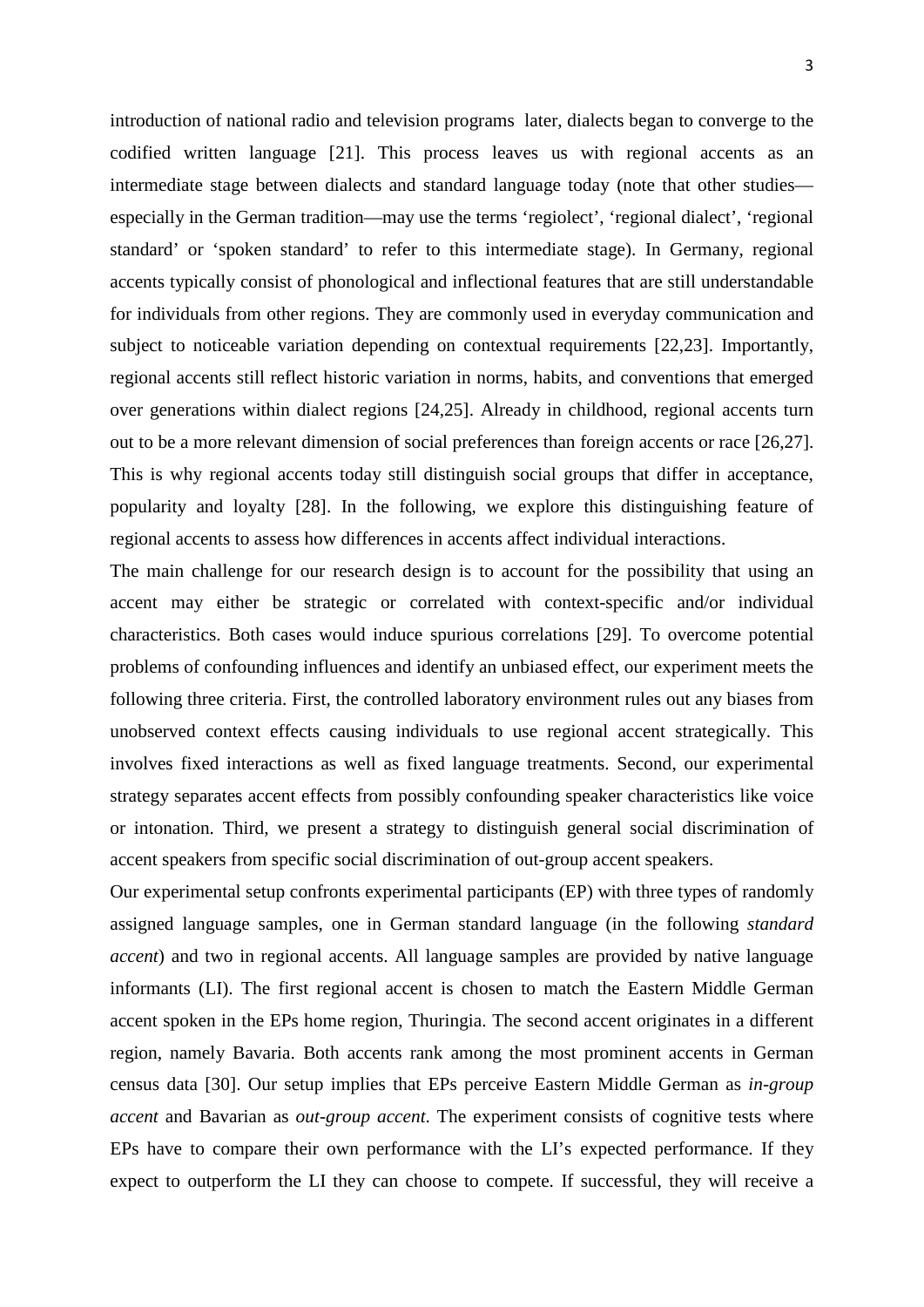higher remuneration but will lose money if their performance is equal or worse than the LI. If EPs do not rate their own performance higher than the LI's performance, they can choose to cooperate instead, or choose a strategy that is independent of the LI's performance. The only thing EPs know about their opponents is their (randomly matched) accent. Any systematic difference in the choice to cooperate or compete when being matched with an in-group or outgroup LI thus reveals how accent perception affects action.

Our results confirm our first hypothesis, that accent perception affects individual interactions. Moreover, we find evidence for a systematically different treatment of the out-group accent. EPs are less willing to cooperate with the out-group accent LI and choose to compete instead. Since the spoken accent is not related to the LI's performance by design, we follow [31] and consider this differential treatment as expression of social discrimination. To the extent that individuals can *choose* to use a standard accent or a regional accent, our results also allow for the reverse argument that individuals can influence the economic behavior of interaction partners through the choice to employ regional accents or standard accent.

In the remainder, we will explain our experimental setup in detail, present and discuss their relevance and implications.

#### **2. Material and Methods**

#### **2.1 Experimental strategy**

As outlined in Fig. 1 (upper part), our strategy proceeds in two stages. In the first stage, language informants (LI) with competence in standard accent and regional accent generate two language samples, one in standard accent and one in regional accent. Additionally, they perform a set of five cognitive tasks which are remunerated according to performance (piece rate).

In the second stage, we invite experimental participants (EP) to the laboratory where they perform the same set of cognitive tasks plus one extra task at the beginning. This first cognitive task involves one of the randomly assigned language samples generated in the first stage. EPs' remuneration depends on their performance in these tasks as well. However, after the first task, EPs can also choose remuneration schemes that incorporate their expectation of the LI's performance. If they believe that they are better than the LI they can compete, otherwise cooperate or ignore the LI. By linking the EPs' choice to compete or cooperate to the randomly assigned language sample, we can assess how accent perception influences individual behavior.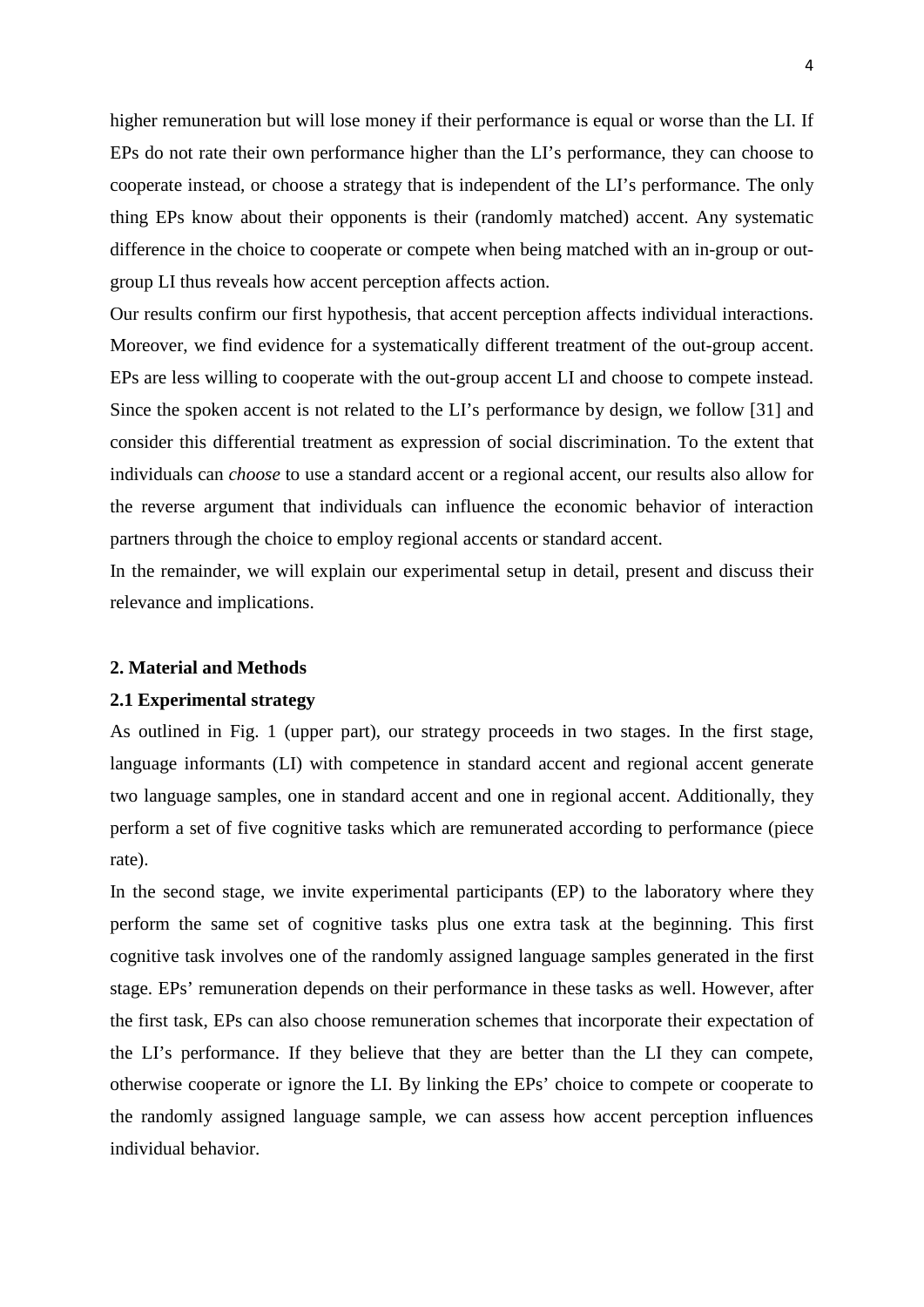<<Fig. 1 about here>>

#### **2.1.1 First Stage**

**Language Informants (LI)**. All LIs were recruited at Marburg University. We invited candidates to a linguistic assessment, consisting of three tests. First, we tested the LI's general competence in speaking standard accent without any regional marking. Secondly, we tested the LI's competence in speaking with the regional accent of their home region using a competence test introduced by [32]. Thirdly, we tested their reading competence with both standard accent without regional marking and regional accent. To assess their performance, we use a dialectality measure developed by Herrgen and Schmidt [33]. Based on the three tests, we chose one LI from Bavaria (originating from Ingolstadt) and one LI from Thuringia (originating from Erfurt). Both LIs were socialized in regional accent and standard accent and speak it interchangeably. Both were 23 year old male undergraduate students.

**Language Samples**. We generated four language samples that represent our language treatments. Each LI provided two language samples, one in standard German and one in either the in-group accent (Thuringian) or the out-group accent (Bavarian). Employing the same LI for a language sample in a regional accent *and* one in a standard accent provides a constant voice quality that allows us to account for confounding individual characteristics like tone pitch, speech rate or intonation. At the same time this enables us to control social characteristics such as age or sex [34]. Similarly, we focused on male speakers to avoid gender effects. Finally, we acoustically normalized the speech signals so that our language samples were played back at the same volume, eliminating noise from breathing or throat clearing, and standardizing the time signals (pauses).

The language samples comprised of an 81 word accident report and a list of words. The accident report was designed to include language features that characterize both dialects. For the Thuringian sample this included, e.g., the centralization of back vowels [u:] and [o:] or the weakening of unvoiced consonants [p] and [t] of voiced consonants [b] and [d]. For the Bavarian sample this included replacing rounded front vowels [y:] and [ø:] by unrounded [i:] and [e:] or using the apical instead of the uvular /r/. The standard accent sample has no such regional phenomena. All samples lasted approximately 30 seconds.

Fig. 2 shows the results of a formal linguistic test [33,35] comparing the regional intensity of our language samples. The intensity d is calculated as the number of micro-phonetic features (e.g. voicing, manner, or location of articulation) that deviate from codified standard German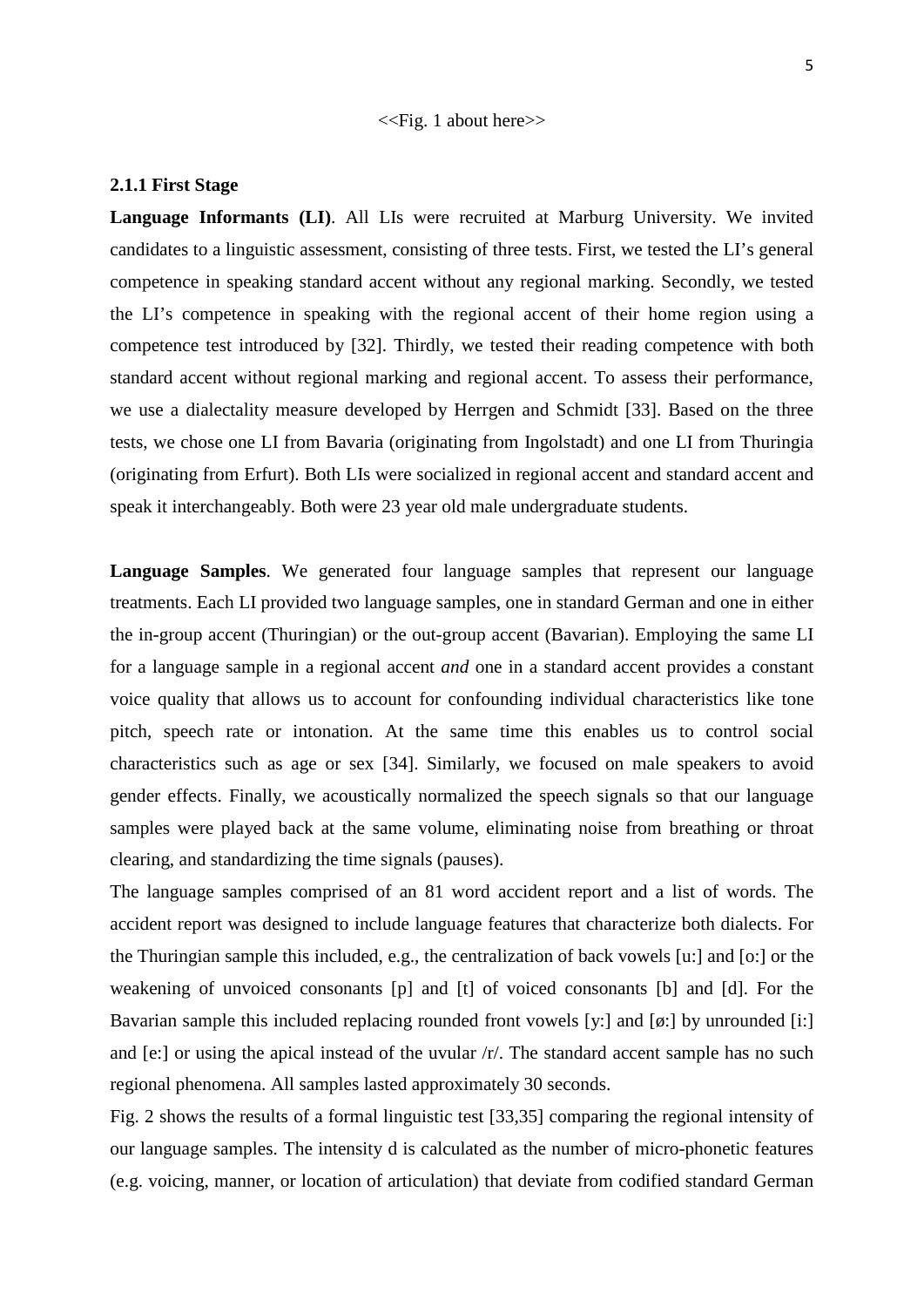divided by the overall number of words in the text. A value of  $d = 0$  would suggest perfect compliance with codified standard German. A value of  $d = 1$  means that, on average, one phonetic feature per word differs from codified standard German. Very pronounced local accents may have a score of  $d > 2$  or even  $d > 3$  [33,22]. [36] finds that an intensity of  $d > 2$ leads to intelligibility problems. Reassuringly, we do not measure an intensity larger than  $d = 2$  in our language samples. We further find that neither the two interregional accent samples (Bavarian vs. Thuringian:  $T = -1.079$ ,  $p = .284$ ) nor the standard accent samples (Bavarian vs. Thuringian:  $T = -1.354$ ,  $p = .180$ ) show a statistically significant difference while the individual speakers' samples in the regional accent and the standard accent are significantly different; (regional accent vs. standard accent: Bavarian:  $T = 6.801$ ,  $p < .001$ ; Thuringian:  $T = 8.545$ ,  $p < .001$ ). The latter nicely illustrates the dual competence of our LIs. At the same time it is reassuring that our design rules out biases from differing accent **intensities** 

#### <<Fig. 2 about here>>

#### **2.1.2 Second Stage**

**Experimental Participants (EP)**. The second stage of the experiment was conducted at the computer laboratory at the University of Jena in September 2010 and September 2011. EPs were recruited via the ORSEE online recruitment system [37]. Two selection criteria were involved in the choice of EPs: (i) we excluded economics and linguistics students and (ii) we excluded persons who had already performed similar tasks in a related experiment. Overall, we conducted 19 laboratory sessions with 18 EPs per session, leaving us with a total of 342 observations.

Our research design required that we focus on EPs who originated from the same dialect region. Unfortunately, ORSEE does not include information about the participants' home region. Instead, we had to select the relevant observations after the experiment, based on a questionnaire, following two criteria. Firstly, we chose EPs from the federal states of Thuringia and Saxony, which comprise the Eastern Middle German dialect group. Secondly, we only selected EPs who had grown up in this dialect region and whose parents also came from there. This latter criterion ensures that the EPs share a comparable social background. After dropping all EPs that did not meet these criteria, we ended up with a subset of 167 EPs who were primarily undergraduate students at the University of Jena.

Within each session we randomly matched the four language samples provided by the LIs in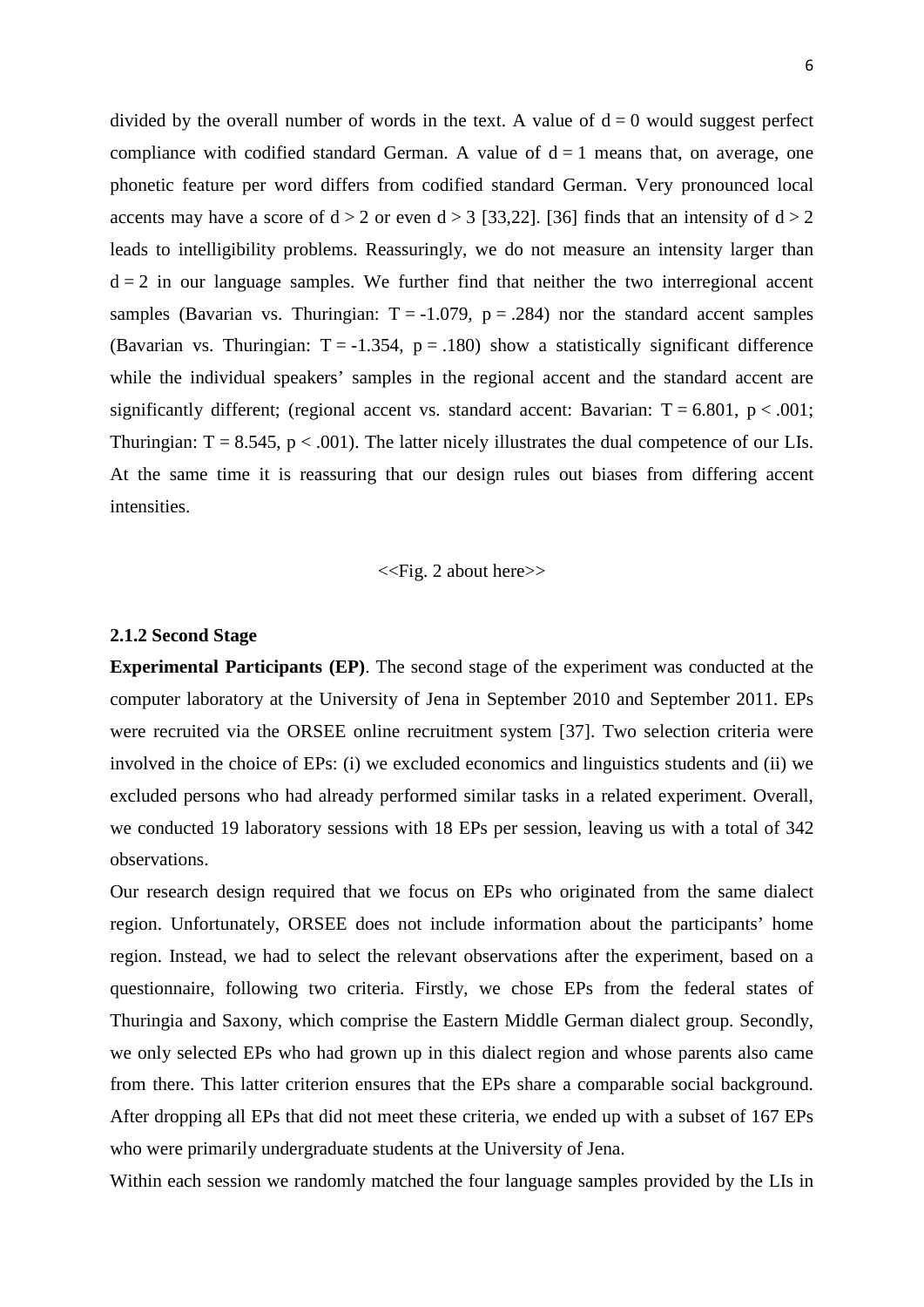the first stage with the EPs. This procedure avoids confounding treatment effects with session effects. Moreover, EPs were not aware of the other treatments, so as to reduce experimenter demand effects (cf. [38]). We obtained the following observation numbers for each pairing of EP and LI: standard accent spoken by the Thuringian LI:  $N = 41$ ; standard accent spoken by the Bavarian LI:  $N = 40$ ; Thuringian accent:  $N = 36$ ; Bavarian accent:  $N = 50$ .

**Tasks**. The experiment consisted of eight sets of tasks (cf. Table 1), all of them programmed in zTree [39]. Tasks 1–5 were designed as cognitive tests that have been shown to be good predictors of general economic success (cf. SI 1 for examples of these tasks). They cover a wide range of cognitive abilities including (a) language competence (tasks 1, 4), (b) the ability to abstract (task 2), (c) logic (task 3), and (d) memory (task 5);skills that have been shown to be important determinants for success in the labor market [40]. To control for individual preferences that may affect the choice of a payment scheme we further included standard games that test tournament and risk aversion (tasks 6‒7). A final task presented a questionnaire that helps us collected personal and linguistic information about the EPs (task 8).

#### <<Table 1 about here>>

*Task 1 – Listening Comprehension*: The regional treatments were introduced in a listening comprehension task at the beginning of the experiment. In this task, EPs listened individually on headphones to a text read out by a randomly matched LI who spoke either standard German, or with a Bavarian or Thuringian accent. This 81-word accident report took a format familiar from radio news bulletins. After listening to the text, EPs were asked to answer multiple choice questions about it. This setting was designed as a typical listening comprehension task as encountered in school or university language courses. The text we used is part of the German language examination (*Deutsche Sprachprüfung für den Hochschulzugang*; DSH) required for university entrance in Germany. In all setups, EPs had to remember a number of facts from the text. In this context, the use of regional accents presented an additional test complication.

*Task 2 – Mathematics*: The mathematics task required EPs to add up five two-digit numbers. Calculators were not allowed but paper and pencil were provided by the experimenter. All numbers were randomly drawn and presented in the following way: An open-ended series of calculations was to be performed within a set time of five minutes. As soon as EPs had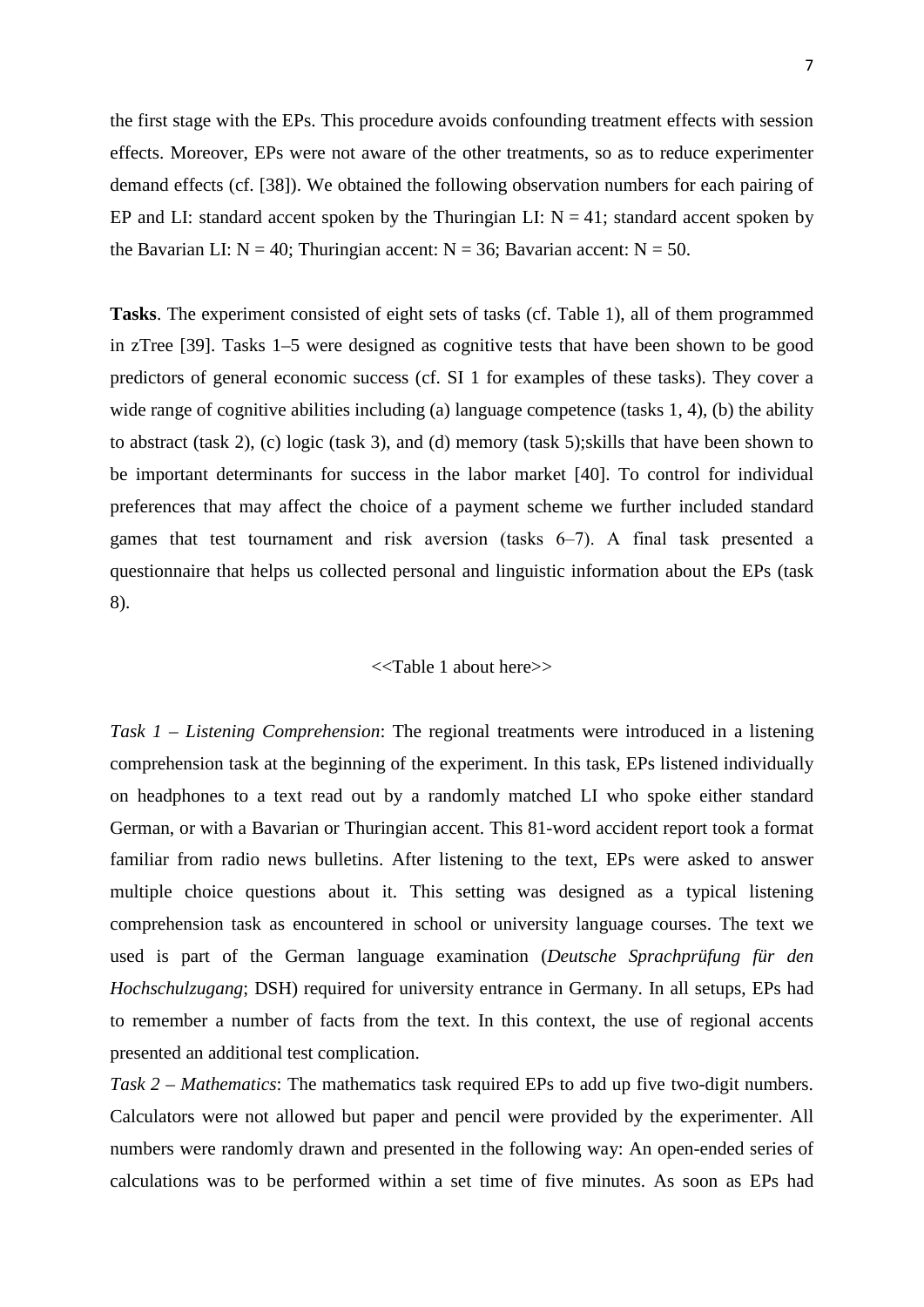completed one task they received a new one. A count of correctly solved calculations was always visible on the screen. After receiving the instructions, EPs could familiarize themselves with the task in a two-minute non-paid trial round. This task was included on the basis of [41] studies of male and female attitudes towards competition.

*Task 3 – Logic*: In this task, EPs were asked to answer questions from the 2002 GRE (Graduate Record Examination) logic section. GRE is a standardized test used as a recruitment tool for doctoral candidates in Europe and the US. Each question described a particular situation on which the EPs had to answer several combinational logic-based questions.

*Task 4 – Language*: In the language task, EPs were asked to place five words in order into a grammatically correct sentence (declarative sentence). Each word was assigned a unique number and EPs had to order these numbers to specify the correct sentence structure. Whenever they completed one sentence correctly, a new one was presented until five minutes had passed. This task had previously been used to analyze gender task stereotypes [42].

*Task 5 – Memory*: As in the listening comprehension task EPs listened to a list of 16 words read out by the LI in a treatment-specific variety (i.e., either in standard accent or regional accent). The EPs were asked to memorize as many words as possible. Subsequently, they were presented with a list of words on the screen and the EPs had to identify the words that had previously been read out.

*Task 6 – Tournament Aversion*: To test for tournament aversion, we used the results from the word order task (which is according to [42] only mildly gender-biased) and asked EPs whether they wanted to receive  $\epsilon$ 1 or to have their result compared with a randomly chosen result from another individual in the room. If their result was better, they would receive  $\epsilon$ 3, if not, they would forfeit payment.

*Task 7 – Risk Aversion*: To control for risk aversion, we applied a simplified procedure based on [43] that had previously been used by [44]. EPs were presented with a list of five pairs of different lotteries. In each case, EPs had the choice between a safe lottery X that guaranteed payment of  $\epsilon$ 0.50 and a risky lottery Y in which they had an equal chance of winning amounts ranging from  $\epsilon 0.90$  to  $\epsilon 1.50$  or zero. In general, we would expect more risk adverse individuals to be slower to switch from lottery X to lottery Y. One pair of lotteries was randomly selected and the decision was paid out.

*Task 8 – Questionnaire:* At the end, EPs were asked to fill out a questionnaire. This included biographic information and four sets of linguistic questions that helped us determine the EPs' attitudes toward dialects and their region of origin.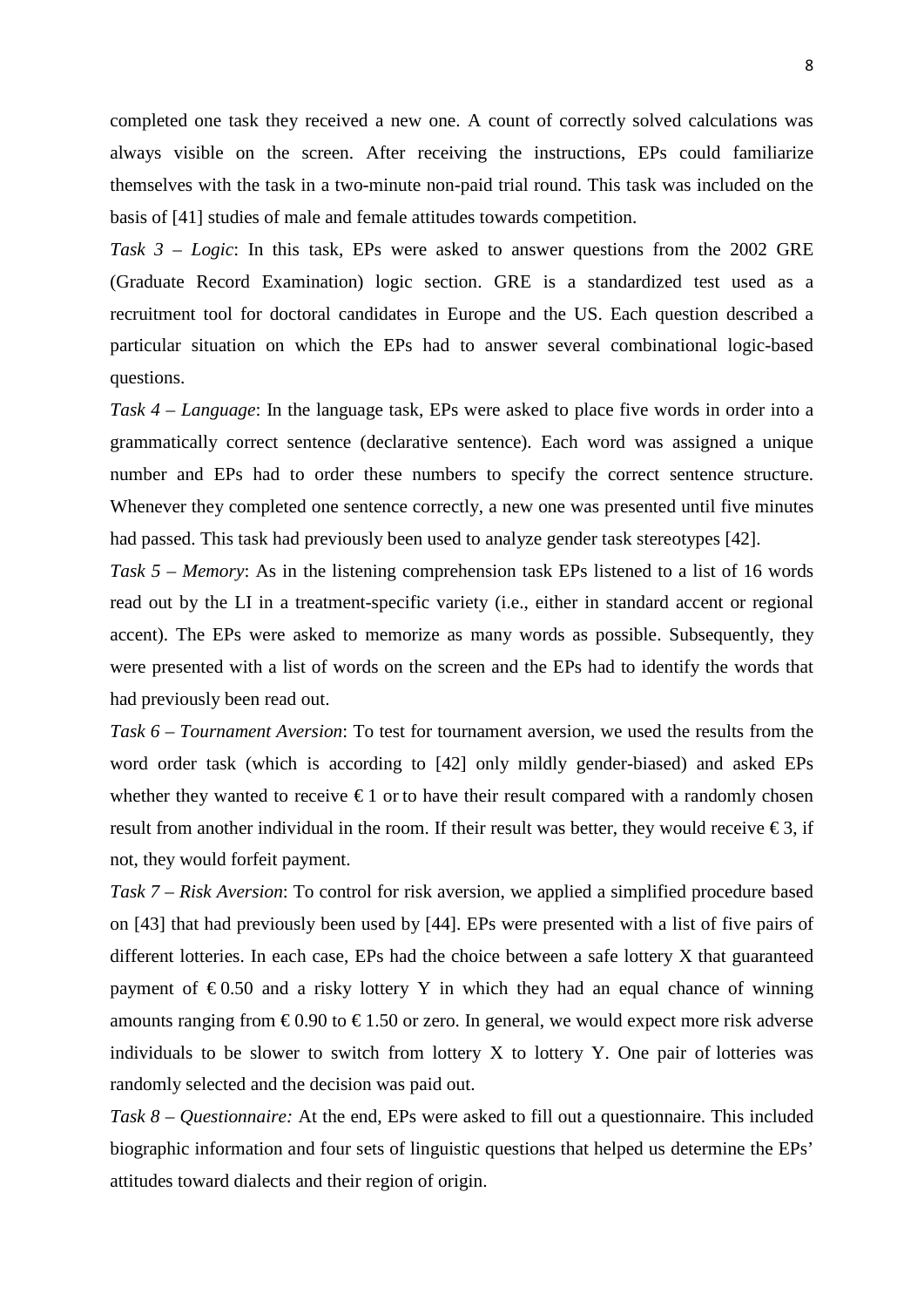**Payment Schemes**. In stage one of our experiment, LIs had been asked to perform the same four tasks that the EPs were asked to do in the laboratory. LIs earned a piece rate of one ECU (Experimental Currency Unit) per correct answer. The exchange rate between ECU and Euro is 1 EUR  $= 1.7$  ECU. This exchange rate is calculated from a pilot study and provides that students earn on average the hourly wage rate of a research assistant at the University of Jena. In stage two, EPs received  $\epsilon$ 0.50 per correct answer in Task 1 as an incentive to listen carefully. After that, EPs were informed that they would subsequently perform four other tasks that their matched LI had completed earlier for a fixed remuneration per correctly solved task. Tasks 2‒5 were remunerated according to one of the following payment schemes (cf. also Fig. 3).

- *1. Piece rate:* EPs were paid  $\epsilon$ 0.50 for each correctly solved piece independent of other subjects' performance.
- *2. Tournament*: The EP's score in a specific task is compared to the matched LI's score. If the EP's score was higher than the LI's score; she earned  $\bigoplus$  40 per piece. If they were equal to or lower; they received  $\epsilon 0.20$  per piece.
- 3. *Revenue sharing*: EPs' earnings were based on the average score of the EP and the LI, and paid at a piece rate of  $\epsilon 0.50$ .

<<Fig. 3 about here>>

EPs chose a payment scheme for tasks 2‒5 *before* performing a task. In task 5 (memory task); they were not informed that the list was to be read out by the matched LI. The remuneration schemes suggest that EPs would choose tournament if they thought they were better than the LI and revenue sharing if they were afraid to score less. Piece rate is the outside option in case EPs do not want to compare themselves to anybody. Since the language sample was the LI's only known characteristic, any systematic difference in the EPs choice to cooperate or compete was caused by their accent perception. Specifically, the EPs' choice helps us uncover whether out-group LIs are more often found in a competitive situation. We would interpret a significantly lower willingness to cooperate as an indication of social discrimination because speaking with a regional accent is independent of the LI's performance in the tasks.

The average experimental session lasted approximately 75 minutes and EPs earned an average payoff of  $\in$  10.13. This payoff is roughly equivalent to the hourly wage of a research assistant at German universities. The maximum (minimum) payoff amounted to  $\epsilon$  31.10 ( $\epsilon$  3.40,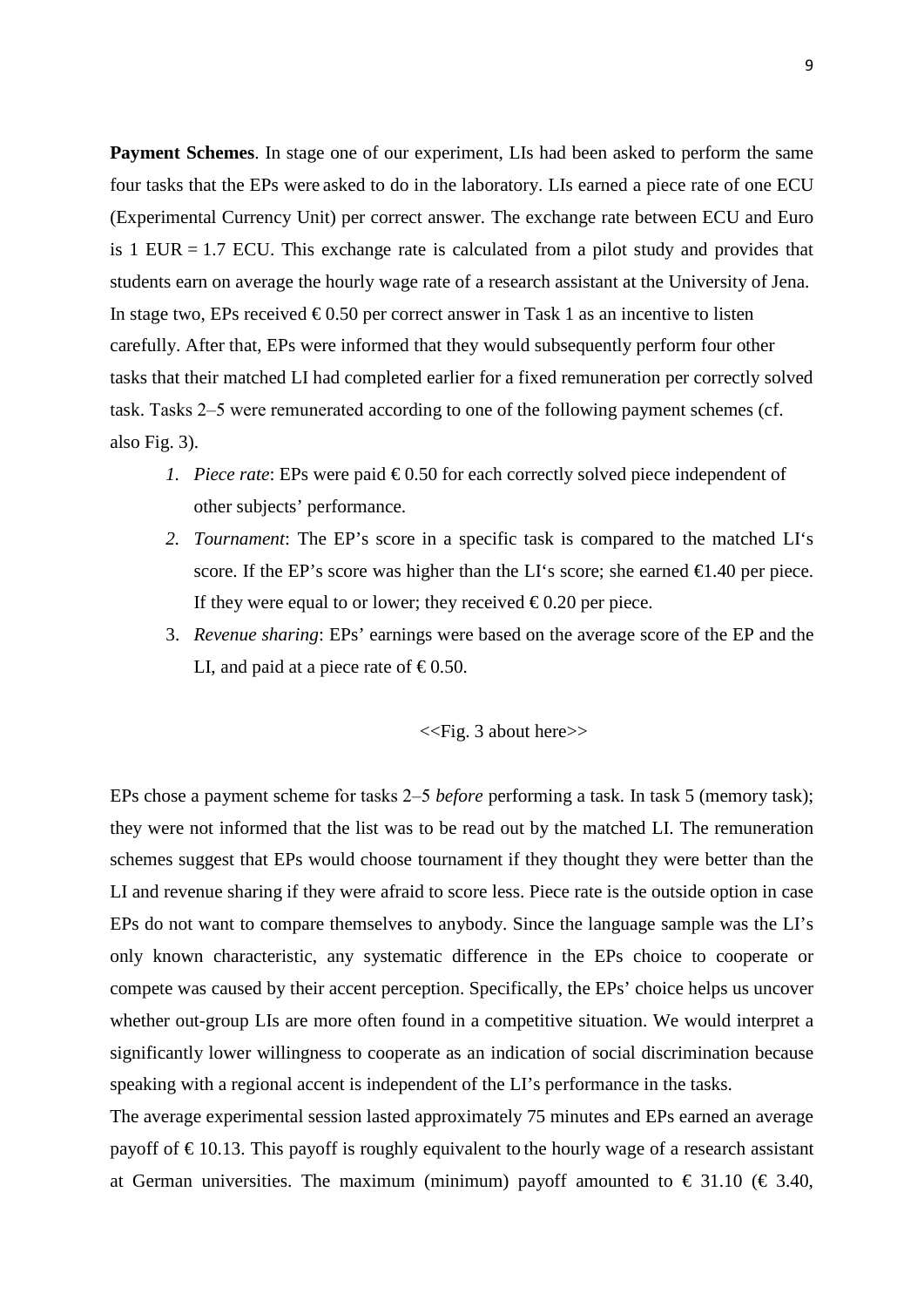respectively).

#### **2.1.2 Empirical Strategy**

We analyzed the experimental outcome in a difference-in-differences framework (cf. Fig. 1; lower part). The first differences compare the choices of EPs who are matched with the same LI speaking regional accents (*Bav*/*Thur*) or standard accent (*Stand*). Differentiating between the expected choice of those EPs who were listening to the LI speaking Thuringian (Bavarian) accent and those who were listening to the same informant speaking with the standard accent reveals EP's judgment of regional accents relative to standard accent. Since we are comparing the same LI in two contexts (regional accents and standard accent) this measure is independent of all fixed characteristics of the LI (like tone pitch or intonation) that may systematically affect the EPs' choice.

These first differences are then compared with each other to measure the discrimination against the out-group regional accent relative to the in-group regional accent. The second difference (δ) thus measures whether EPs choose tournament significantly more often when being matched with the out-group LI. In this way, we can distinguish between general social discrimination of accent speakers and a specific social discrimination of the out-group accent speaker.

Empirically, this setup corresponds to a simple dummy variable interaction model with two main effects for language (regional accent or standard accent) and origin (Thuringia and Bavarian) and an interaction term that marks observations matched with a Bavarian accent. To calculate this difference-in-differences, we employ the following model to estimate EPs' choice in the four different tasks:

# $scheme_i = \alpha + \beta_1 Bavarian_i + \beta_2Accent_i + \beta_3 Bavarian_i \times Accent_i + X_i'y + \epsilon_i$

where *scheme* is a categorical outcome variable describing the payment scheme chosen by EP indexed *i*. *Bavarian* is an indicator variable taking the value 1 if the LI is from Bavaria and 0 if he is from Thuringia. Similarly, *Accent* is an indicator variable taking the value 1 if the language sample is regional accent (Thuringian or Bavarian) and 0 if it is standard accent. Bavarian × Accent is the interaction between the two indicator variables *Bavarian* and *Accent*. Although the inclusion of control variables is not necessary as the treatments are orthogonal to any other influencing variable, the controls may improve the precision of the estimates obtained and help us to identify the sources of observed discrimination patterns. Accordingly, *Xi* stands for a matrix of individual-level control variables that might influence the choice of the payment scheme including session fixed effects, age, gender, self-assessed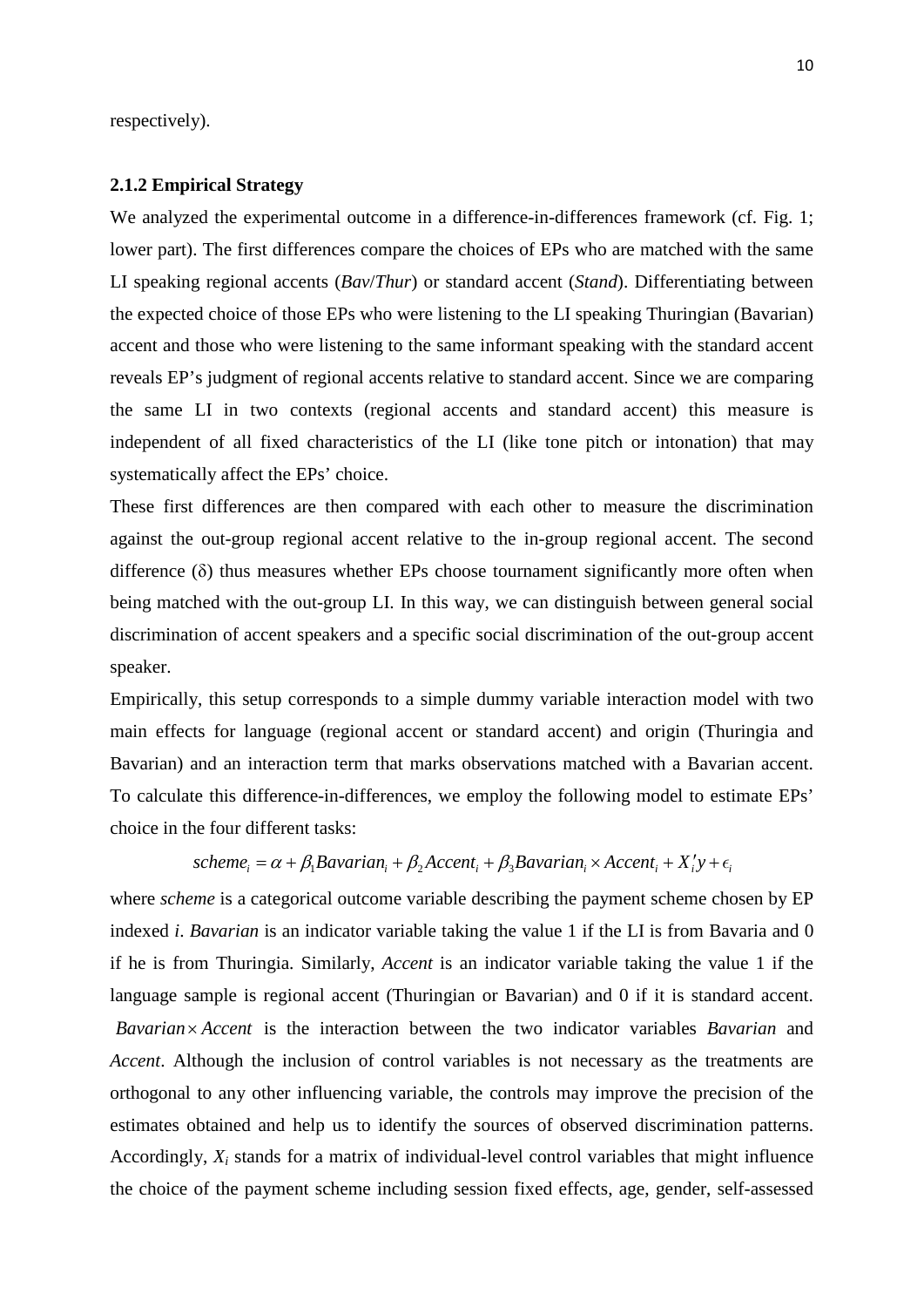performance, and the results from task 6 and task 7 indicating tournament aversion and risk aversion. Finally, *ɛ* is an *i.i.d.* error term.

The two parameters of interest are  $\beta_2$  and  $\beta_3$ . The parameter  $\beta_2$  gives us the probability of choosing competition when the Thuringian LI speaks with a regional accent and *β3* gives us the change in probability of choosing competition when the Bavarian LI speaks with a regional accent.

#### **3. Results**

Table 2 summarizes the experimental design in the second stage. While there are no major differences in the scheme choice between the Thuringian and the Bavarian LI in the standard accent condition, there is a large increase of over 12 percentage points between the rates of choice of tournament when the Bavarian rather than the Thuringian accent is perceived from the same LI (Table 2).

#### <<Table 2 about here>>

Comparing the distributions of scheme choices for standard accent or regional accent spoken by the Bavarian LI or the Thuringian LI, there is a significant difference only in the regional treatments. This is confirmed by a multinomial logit model. EPs do not choose the tournament more often when perceiving the Thuringian accent, but there is a significant increase in tournament take up when matched with the Bavarian accent over all tasks (Pearson's  $\chi^2$  < .05).

<<Table 3 about here>>

Fig. 4 summarizes the predicted margins of tournament take-up, showing a significant impact of Bavarian accent on tournament.

<<Fig. 4 about here>>

When the outcome categories of revenue sharing and piece rate are pooled, in the aggregate (Fig. 5; A) EPs choose tournament more often when they perceive the Bavarian accent (robustness is also given when estimating a mixed model, cf. Table S1). This result is largely driven by two tasks (Fig. 5; B): the logic task ( $rr_{\text{Tour/Bav}} = 3.88$ ,  $p < .05$ ), which is particularly aimed at problem solving skills, and the language task  $(r_{Tourn/Bav} = 4.84, p < .01)$ , which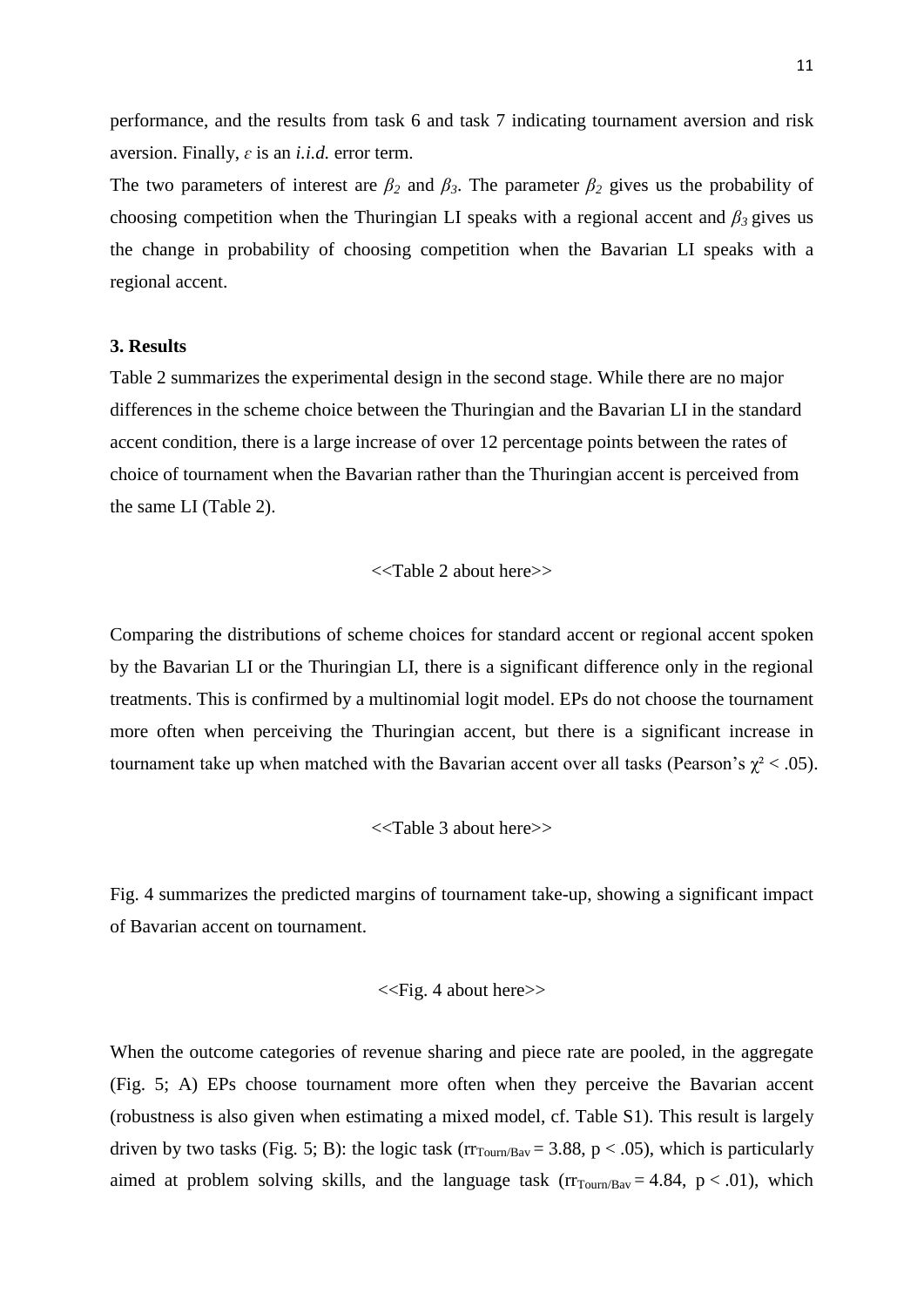targets linguistic performance. At the same time, there is some indication that EPs avoid the tournament option when listening to the Thuringian accent in these tasks. In the math task (ability to abstract) and the memory task (ability to store and recall information) we do not find such behavior. One explanation for the effect heterogeneity is that EPs presume that the performance in the language and logic tasks depends on linguistic abilities. Our results then show that EPs expect the out-group accent speaker to perform worse but not the in-group accent speaker. The assumption that out-group accent speaker have less linguistic abilities is a clear indication of region-specific clichés and stereotypes.

#### <<Fig. 5 about here>>

The difference between the two regional accents also pertains when controlling for the guessed rank of the EPs. EPs choose tournament more often when they thought they were better than their opponent, but this does not change the size or the significance of the treatment variables.

To control for individual preferences that might affect the choice of the payment scheme, we elicited social preferences regarding the opponent and furthermore controlled for tournament aversion (task 6) and risk aversion (task 7). In all cases the results remain stable. EPs who indicated tournament aversion tend to opt for competition less often while envious people are more likely to engage in tournament. Moreover, there are no interaction effects between the accent treatments and gender, indicating that men and women exhibit the same behavior.

Finally, EPs were asked to fill in a questionnaire (task 8) that provides additional information about their personal biographies and attitudes towards language. These results allowed us to capture the EPs' behavior more precisely. Using 36 validated rating scales from [45], we calculated a measure of linguistic loyalty by aggregating EPs' attitudes towards the use of regional language varieties in everyday contexts (e.g., school or family. Further details on the measure along with the individual items of all rating scales are provided in the Supporting Information, cf. A2 and Fig. A1). This measure allowed us to distinguish  $N = 134$  EPs who show a *high* loyalty to regional varieties (Table A2; Panel A). The results illustrate the complementarity of experiments and questionnaires in exploring the link between economically relevant behavior and stated attitudes. Those EPs who are classified as being loyal to regional varieties are not equally loyal to all regional accents. On the one hand, they are loyal to the in-group regional accent. Matched with the Thuringian accent sample, they avoid tournament significantly more often ( $rr = .364$ ,  $p < .05$ ) thus indicating a similarity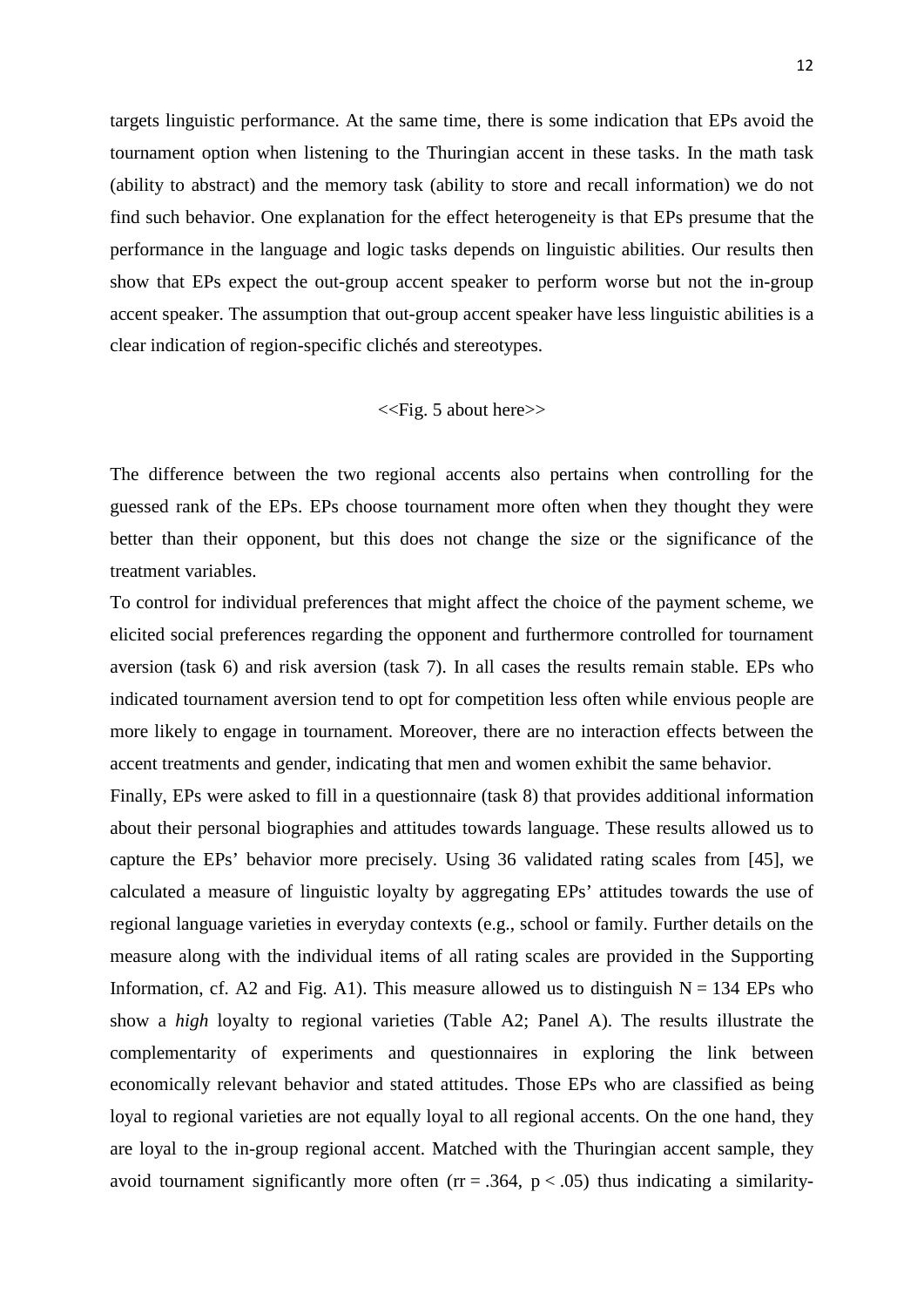attraction effect. On the other hand, they choose tournament significantly more often  $(r = 3.453, p < .001)$  when confronted with the distant Bavarian accent.

#### **4. Conclusion**

Our experimental approach allows us to evaluate accent discrimination in economically relevant situations. Each of the tasks performed in the experiment addresses different cognitive capacities. Our experimental setup requires EPs to then compare their own capacities with the LIs' expected cognitive capacities. EPs reveal the result of this comparison through their choice of a payment scheme. If they believe that they can outperform the LI they choose competition over cooperation.

Varying the accent exogenously, we find that the economic behavior of the interaction partners is undoubtedly influenced by the use of regional accent or standard accent (first hypothesis). However, it turns out that only the out-group regional accent affects economic behavior, indicating that regional accents also transport socio-symbolic information about the speaker [46]. This is a clear pattern of in-group vs. out-group behavior (second hypothesis)). Since EPs are more likely to try and outcompete the opponent (i.e. choose competition) when being matched with the distance accent LI, we interpret this as feeling of cognitive superiority against the out-group speaker (third hypothesis).

Looking at the four tasks separately, we observe effect heterogeneity related to the cognitive dimensions tested in the experiment. In the language and logic tasks, EPs are more likely to choose tournament against the out-group accent LI (Bavarian). They think they are better. When being matched with the in-group accent LI (Thuringian) we do not find this behavior. Beyond that, we find weak indication that EPs are more likely to cooperate (i.e. choose revenue sharing) with the in-group accent LI in the math task and we do not find any effect in the memory task.

One explanation for the effect heterogeneity is that EPs consciously or subconsciously relate language and combination tasks, but not math and memorization tasks, to the language treatment. In that case, regional clichés and stereotypes about the out-group accent would drive the EPs' expectation about the opponent's performance in language related tasks. Another potential explanation may relate to the EPs' familiarity with the type of task. While mental arithmetic and memorization are explicitly trained from early on in kindergarten and at school, cognitive tests (so called brain teasers that are commonly used in assessment centers) require combinational logic that appears only later in the school curriculum—if at all. To the extent that (i) everyone received training in math and memorization at school and (ii) almost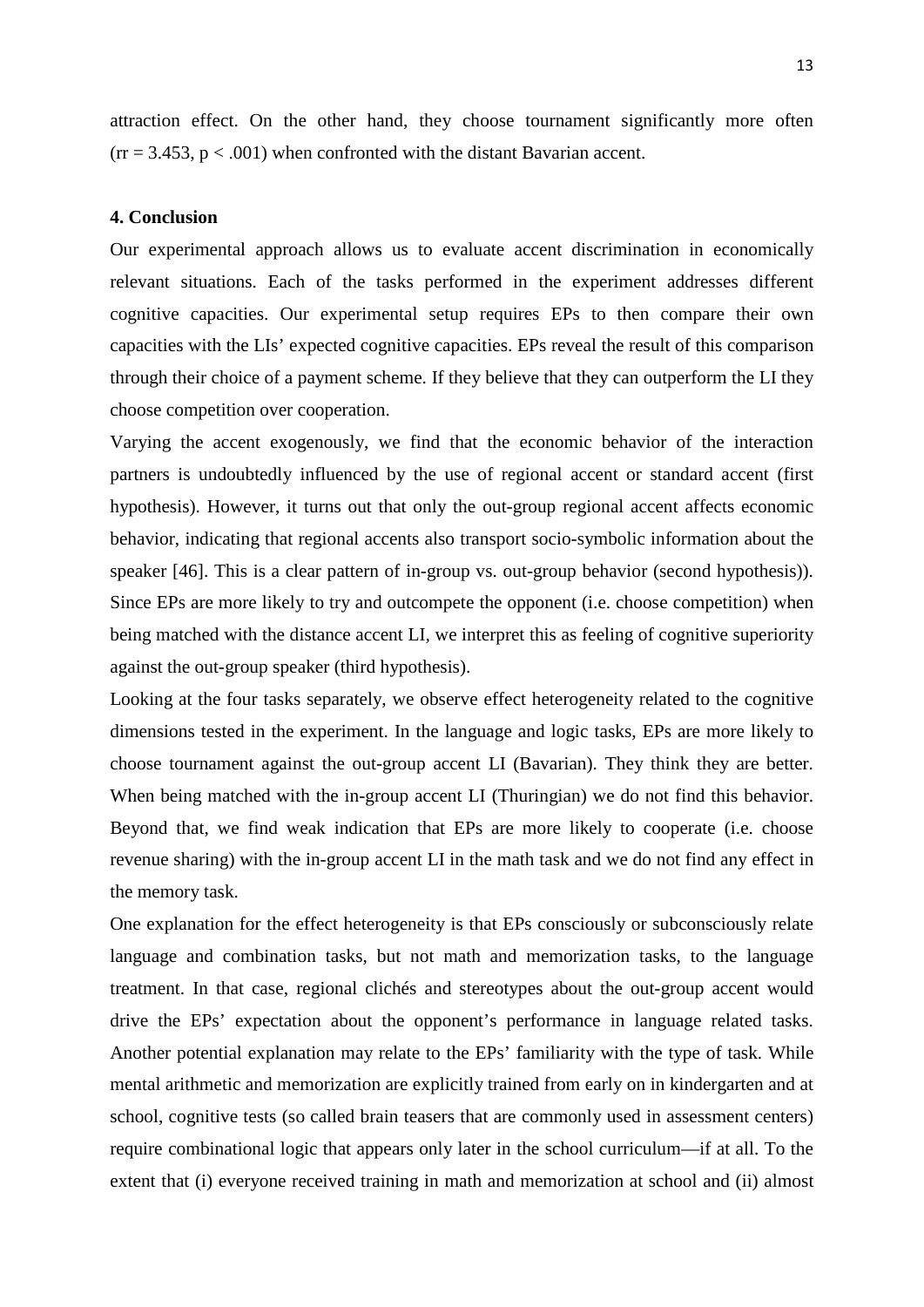everyone has had the experience that sometimes somebody else was better in solving these tasks, it may be rational to avoid competition. By contrast, language and combinational logic tasks are not explicitly trained at school thus leaving more room for assumptions about the opponent's performance. This is where regional clichés and stereotypes come into play. This interpretation relates to [47] who find that while trained persons tend to underestimate their performance, untrained persons tend to overrate their performance and ability. In our context, this may also explain why experimental participants tend to cooperate with the speaker of their own regional accent in the math task—thus looking for trustful support—while they don't when the same person speaks standard language.

Since our results do not allow us to further explore these potential explanations, we refer them to future research. Based on our findings, we conclude that regional accents can encourage clichés and stereotypes that affect individual behavior. More generally, this carries implications for both, speakers and listeners. From the perspective of the listener, stereotypes may be goal-oriented [48] as they help reach a decision. But they also may be misleading and thus not economically effective. This opens up an interesting perspective for the speaker: the use of regional accents can be strategically employed to persuade or manipulate a communication partner.

#### **Acknowledgments**

This research is supported by the Max Planck Society, the Academy of Science and Literature Mainz (grant REDE 0404), the German Research Foundation (DFG grant RTG1411) and the Research Centre *Deutscher Sprachatlas*.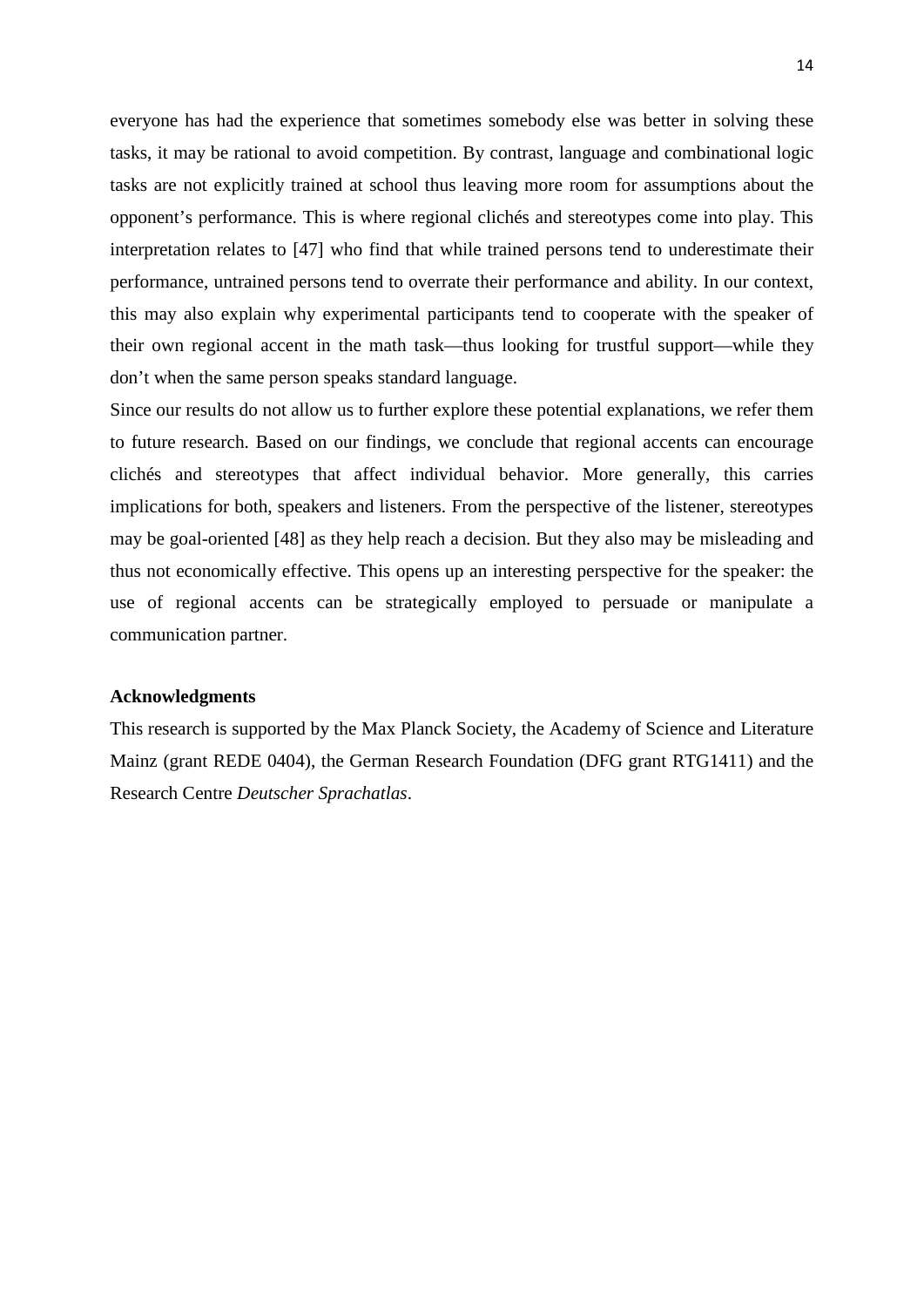

#### **Figure 1: Experimental strategy and subsequent empirical analysis**

*Note: The standard accent sample (Stand) is shown in white, the Bavarian accent (Bav) in gray, and the Thuringian accent (Thur) in black. The first stage of the experiment shows the two language informants (LI) who provide two language samples each. In the second stage, we relate economically relevant choices to the assigned treatments and match one of four language samples randomly with experimental participants (EP). In the analysis, we first estimate within-speaker differences to eliminate the effect of individual confounding characteristics (First Differences) and then calculate the difference in those first differences (Second Difference) to account for stochastic discrimination against regional accent. Contrasting the expected choices leaves us with an unbiased discrimination effect δ (cf. following explanations).*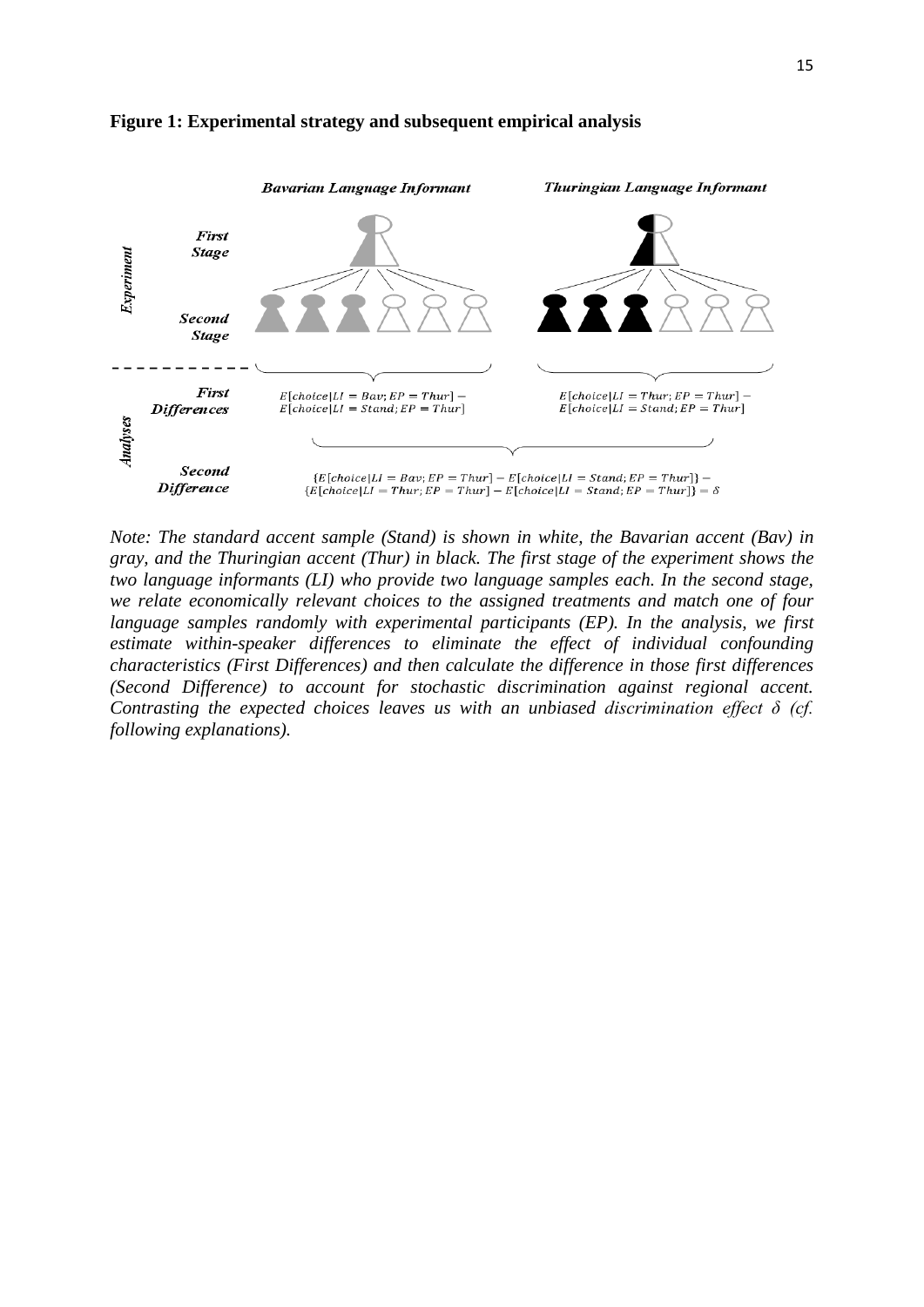

**Figure 2: Regional intensity across the language samples**

*Note: The figure shows the regional intensity of our language samples relative to codified standard German (* $d = 0$ *). We find a strong and comparable deviation of both regional* language samples from codified standard. At the same time, we find an insignificant *difference between these two regional accent samples and between the two standard accent samples.*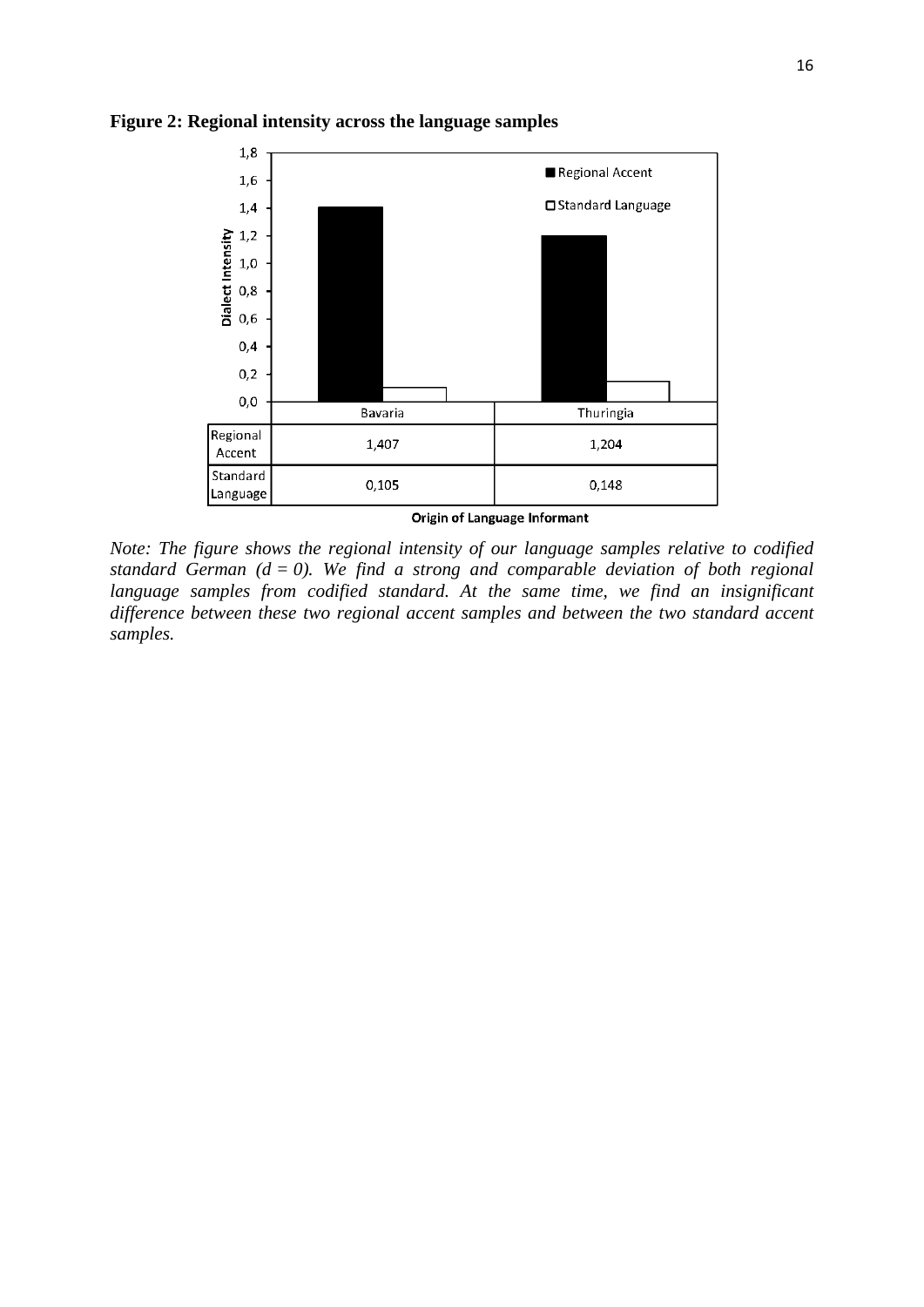|                               | <b>B</b> (Language Informant) |                                        |               |              |                      |  |  |  |
|-------------------------------|-------------------------------|----------------------------------------|---------------|--------------|----------------------|--|--|--|
|                               | performance                   |                                        |               |              |                      |  |  |  |
|                               |                               |                                        | better than A | as good as A | not better<br>than A |  |  |  |
| (Experimental<br>Participant) |                               | better than B<br>(tournament)          | 0.20          | 0.20         | 1.40                 |  |  |  |
|                               | self-assessment<br>(strategy) | insecure, as good as B<br>(piece rate) | 0.50          | 0.50         | 0.50                 |  |  |  |
|                               |                               | not better than B<br>(revenue sharing) | $0.50+x$      | 0.50         | $0.50-x$             |  |  |  |

**Figure 3. Payoff matrix for tasks 2–5.**

*Note: Color indicates potential gains (green) and losses (orange) compared to piece rate. Piece rate:*  $m = \Sigma c_a * \epsilon 0.50$ ; revenue sharing:  $m = (\Sigma c_a + \Sigma c_b)/2 * \epsilon 0.50$ ; tournament:  $m = \Sigma c_a * \epsilon 1.40$  if  $\Sigma c_a > \Sigma c_b$  otherwise  $m = \Sigma c_a * \epsilon 0.20$ , with  $m = pay$ off;  $c_a = successful$ *completion of task by participant A;*  $c_b$  *= successful completion of task by speaker B.*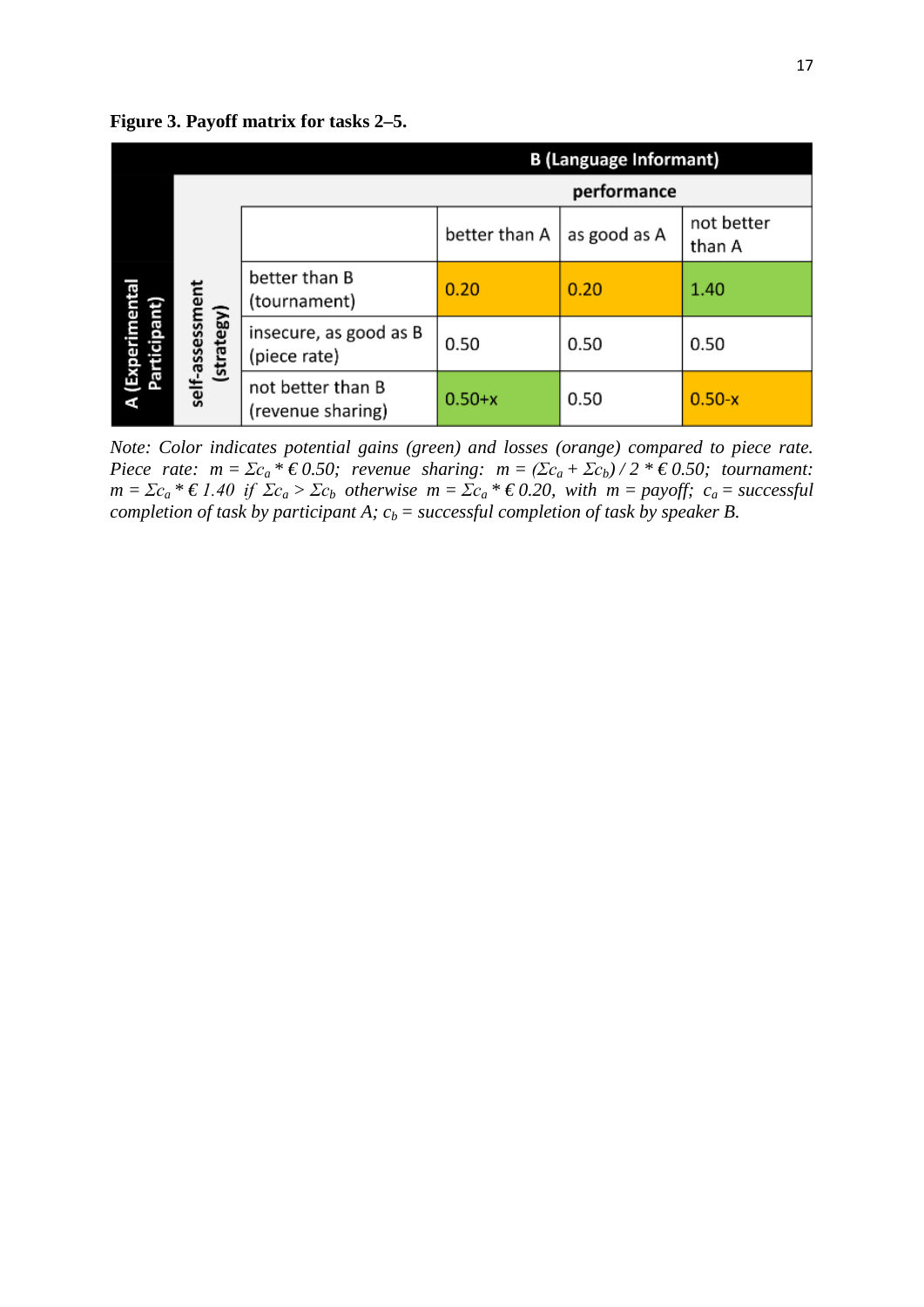

**Fig. 4. Predicted margins of Bavarian accent with 90% confidence interval**

*Note: This graph shows the predicted margins of the probability of choosing tournament from a multinomial logit model (Table 3) using age and gender as additional control variables. Standard errors are clustered by subject. EPs do not chose the tournament more often when perceiving the Thuringian accent, but tournament take up increases strongly when perceiving the Bavarian accent.*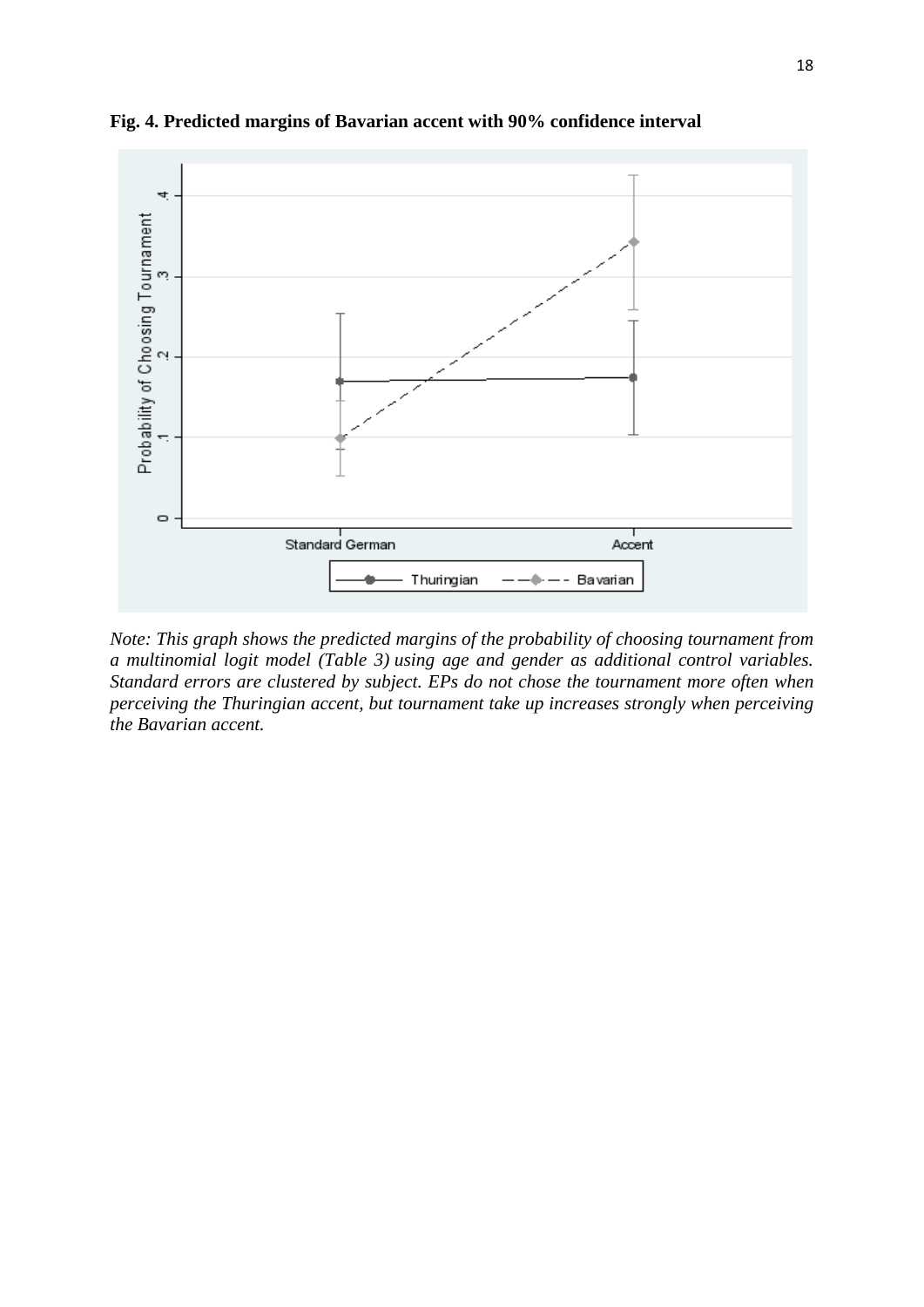

**Figure 5: Relative risk ratios for different tasks**

*Note: The graph shows relative risk rations (rr) scaled in logs. Pooled (Panel A) refers to the joint results for all tasks using clustered standard errors at the individual level; the remaining graphs (Panel B) present results per task. "Within" refers to the Analyses–First Differences stage in Fig. 1 (within-speaker differences) and "Between" to the Analyses–Second Difference stage (differences between speakers). A rr of one (e.g., Within Bav-Stand; Tournament) would indicate an equal likelihood that EPs choose tournament whether listening to Bavarian accent (Bav) or standard accent (Stand) while, e.g., a rr of 2.46 would indicate that EPs were 2.46 times more likely to choose tournament when listening to the Bavarian accent than when the same LI were to speak standard accent; A rr of less than one (e.g., Within Thur-Stand; Tournament) indicates that EPs avoid tournament when listening to the Thuringian accent (Thur) more often than in the standard accent treatment (Stand).*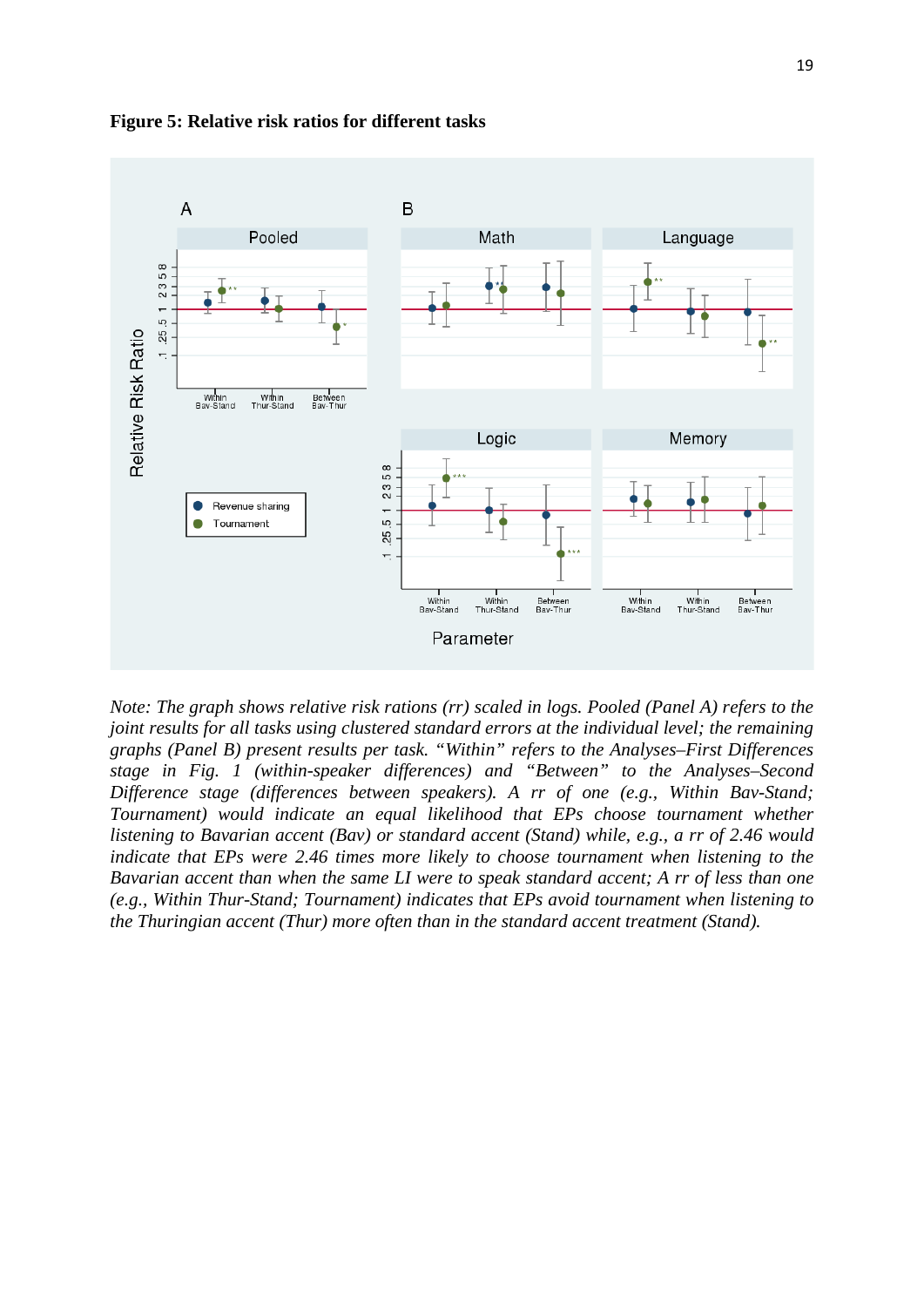|                         |                                | <b>Stage 1</b>           | Stage 2                               |
|-------------------------|--------------------------------|--------------------------|---------------------------------------|
| Task                    |                                | Language Informants (LI) | <b>Experimental Participants (EP)</b> |
|                         | <b>Listening Comprehension</b> |                          | X                                     |
| 2                       | <b>Mathematics</b>             | X                        | X                                     |
| 3                       | Logic                          | X                        | X                                     |
| $\overline{\mathbf{4}}$ | Language                       | X                        | X                                     |
| 5                       | <b>Memory</b>                  | X                        | X                                     |
| 6                       | <b>Tournament Aversion</b>     |                          | X                                     |
| 7                       | <b>Risk Aversion</b>           |                          | X                                     |
| 8                       | Questionnaire                  |                          | X                                     |

**Table 1: Procedure of the experiment**

*Note: Tasks 2–5 (bold) are the four experiments that are performed by LIs in stage 1. Tasks 1–8 are subsequently performed by the EPs in stage 2. In this set of tasks, EPs can choose their degree of interaction with the LIs.*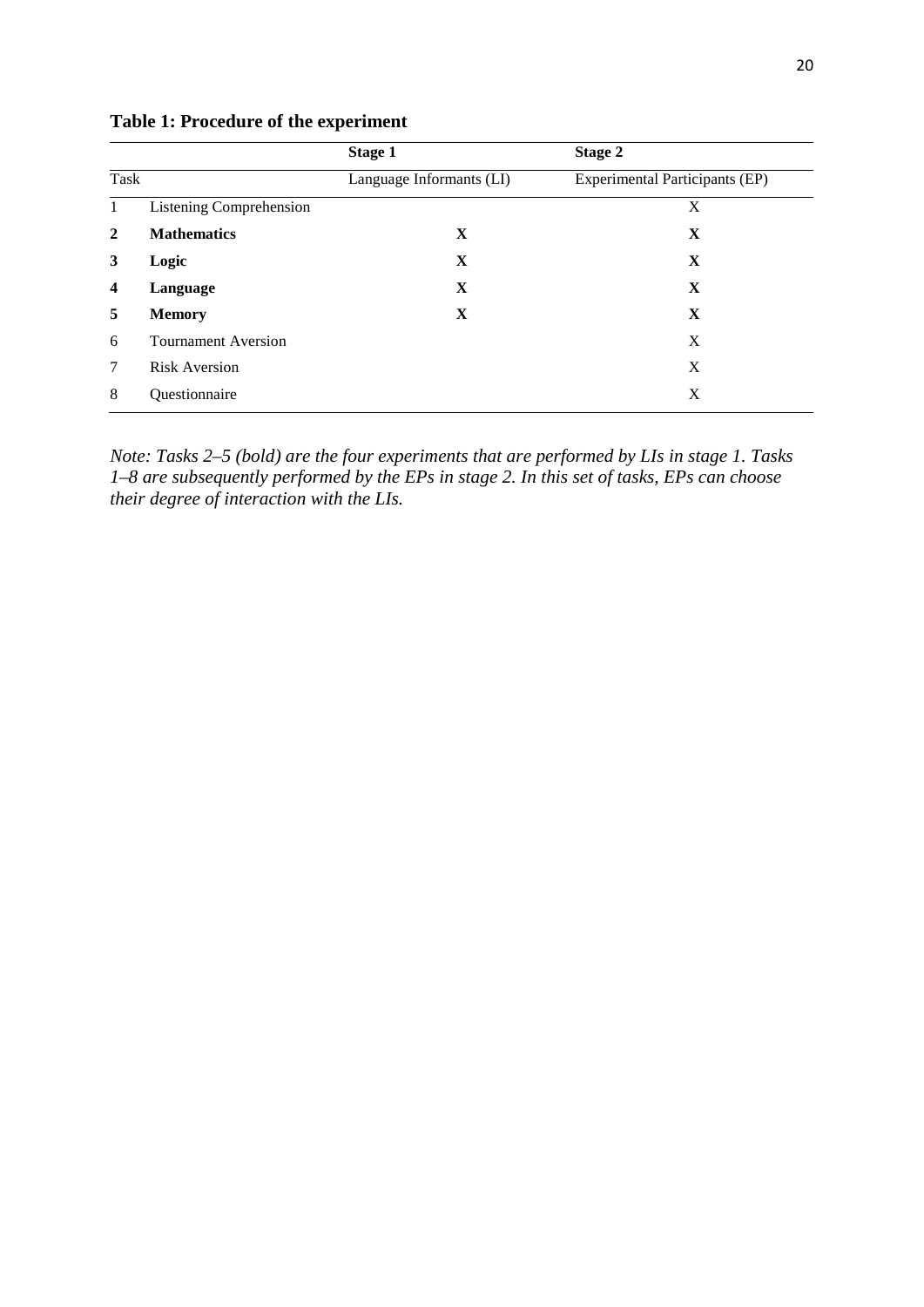### **Table 2: Summary Statistics**

|                        | <b>Standard Accent</b> |         | <b>Regional Accent</b> |         |  |
|------------------------|------------------------|---------|------------------------|---------|--|
| Origin of speaker      | Thuringia              | Bavaria | Thuringia              | Bavaria |  |
| Revenue sharing        | 29                     | 41      | 37                     | 52      |  |
|                        | 17.68%                 | 25.62%  | 25.69%                 | 26.00%  |  |
| <b>Tournament</b>      | 35                     | 27      | 27                     | 62      |  |
|                        | 21.34%                 | 16.88%  | 18.75%                 | 31.00%  |  |
| Piece rate             | 100                    | 92      | 80                     | 86      |  |
|                        | 60.98%                 | 57.50%  | 55.56%                 | 43.00%  |  |
| Number of observations | 164                    | 160     | 144                    | 200     |  |
| Pearson $\chi^2$       | 0.185                  |         | 0.022                  |         |  |
| Fisher's exact         | 0.185                  |         | 0.021                  |         |  |

*Notes: Summary statistics of payment scheme choice are pooled over all tasks. Table 2 shows the number of times EPs chose each payment scheme by accent and LI origin pooled over all tasks.*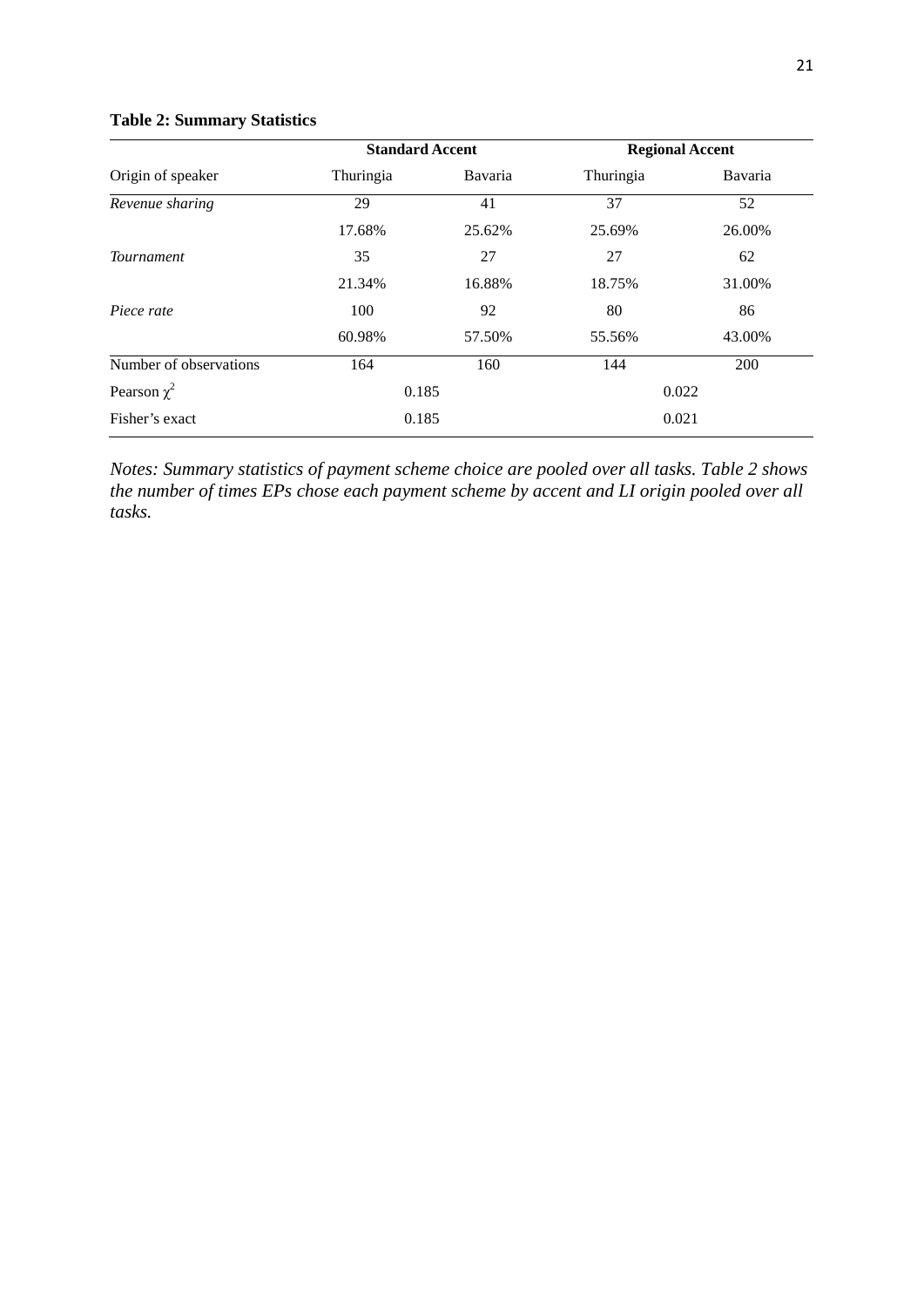|                                                       | (1)         |             | (2)        |             | (3)         |            | (4)       |             | (5)       |           |
|-------------------------------------------------------|-------------|-------------|------------|-------------|-------------|------------|-----------|-------------|-----------|-----------|
|                                                       |             | All         | Math       |             |             | Logic      |           | Language    |           | Memory    |
|                                                       | <b>RS</b>   | Tourn       | <b>RS</b>  | Tourn       | RS          | Tourn      | <b>RS</b> | Tourn       | <b>RS</b> | Tourn     |
| Constant                                              | $-1.586**$  | $-2.425***$ | $-2.905**$ | $-3.960**$  | $-4.405***$ | $-3.315**$ | $-0.709$  | $-1.619$    | $-1.795$  | $-1.803$  |
|                                                       | (0.638)     | (0.747)     | (1.440)    | (1.893)     | (1.549)     | (1.643)    | (1.619)   | (1.224)     | (1.196)   | (1.434)   |
| Accent: Thuringian LI speaking accent                 |             |             |            |             |             |            |           |             |           |           |
| Thuringian                                            | 0.438       | 0.088       | $1.122**$  | 1.060       | $-0.109$    | $-0.263$   | 0.003     | $-0.512$    | 0.337     | 0.535     |
|                                                       | (0.304)     | (0.316)     | (0.541)    | (0.764)     | (0.662)     | (0.688)    | (0.673)   | (0.546)     | (0.602)   | (0.686)   |
| Standard German: Bavarian LI speaking standard German |             |             |            |             |             |            |           |             |           |           |
| Bavarian                                              | 0.453       | $-0.255$    | $1.096**$  | 0.884       | $-0.161$    | $-0.364$   | $-0.203$  | $-1.826***$ | 0.689     | 0.853     |
|                                                       | (0.297)     | (0.306)     | (0.521)    | (0.711)     | (0.673)     | (0.637)    | (0.644)   | (0.618)     | (0.582)   | (0.636)   |
| Interaction: Bavarian ×Accent                         |             |             |            |             |             |            |           |             |           |           |
| Bavarian $\times$                                     | $-0.150$    | $0.883**$   | $-1.084$   | $-0.847$    | 0.115       | 1.748*     | 0.248     | $2.258***$  | 0.182     | $-0.228$  |
| Accent                                                | (0.408)     | (0.426)     | (0.728)    | (0.995)     | (0.961)     | (0.896)    | (0.908)   | (0.815)     | (0.796)   | (0.879)   |
| Controls:                                             |             |             |            |             |             |            |           |             |           |           |
| Logic                                                 | $-1.491***$ | $-0.030$    |            |             |             |            |           |             |           |           |
|                                                       | (0.292)     | (0.306)     |            |             |             |            |           |             |           |           |
| Language                                              | $-1.200***$ | 0.478       |            |             |             |            |           |             |           |           |
|                                                       | (0.287)     | (0.298)     |            |             |             |            |           |             |           |           |
| Memory                                                | $-0.766***$ | $-0.105$    |            |             |             |            |           |             |           |           |
|                                                       | (0.259)     | (0.316)     |            |             |             |            |           |             |           |           |
| Age                                                   | $0.049**$   | 0.019       | $0.096*$   | 0.066       | $0.110**$   | 0.026      | $-0.036$  | 0.004       | 0.036     | 0.012     |
|                                                       | (0.022)     | (0.026)     | (0.055)    | (0.070)     | (0.054)     | (0.060)    | (0.061)   | (0.043)     | (0.042)   | (0.051)   |
| Envious                                               | $-0.205$    | $0.824***$  | $-0.272$   | $0.907*$    | $-0.059$    | $1.263***$ | 0.110     | $1.144***$  | $-0.478$  | 0.101     |
|                                                       | (0.222)     | (0.212)     | (0.389)    | (0.500)     | (0.541)     | (0.434)    | (0.502)   | (0.399)     | (0.424)   | (0.434)   |
| Female                                                | $0.421**$   | $-0.805***$ | 0.271      | $-1.643***$ | 0.721       | $-0.973**$ | 0.374     | $-0.301$    | 0.340     | $-0.785*$ |
|                                                       | (0.214)     | (0.215)     | (0.379)    | (0.568)     | (0.536)     | (0.440)    | (0.481)   | (0.394)     | (0.409)   | (0.444)   |
| Observations                                          |             | 656         |            | 164         | 164         |            |           | 164         |           | 164       |

**Table 3**: **Multinomial logit model of scheme choice**

*Note: The table shows the results of multinomial logit estimations of the choice of payment scheme on a dummy variable taking on the value 1 if the language informant (LI) speaks Thuringian accent, a dummy variable taking on the value 1 if the Bavarian speaking LI speaks standard German, an interaction between the two dummy variables, and controls. To assess the statistical significance of the observation in Table 2 while controlling for session effects and socio-economic characteristics, we estimate the multinomial logit model outlined in Equation 1, adding the variable Envious to control for a general tendency to prefer tournaments. We observe that EPs do not chose tournament more often when perceiving the Thuringian accent, but there is a significant increase in tournament take up over all tasks when EPs perceive the Bavarian accent. Standard errors in parentheses (clustered on the individual level in model (1)). \*p < .10, \*\*p < .05, \*\*\*p < .001*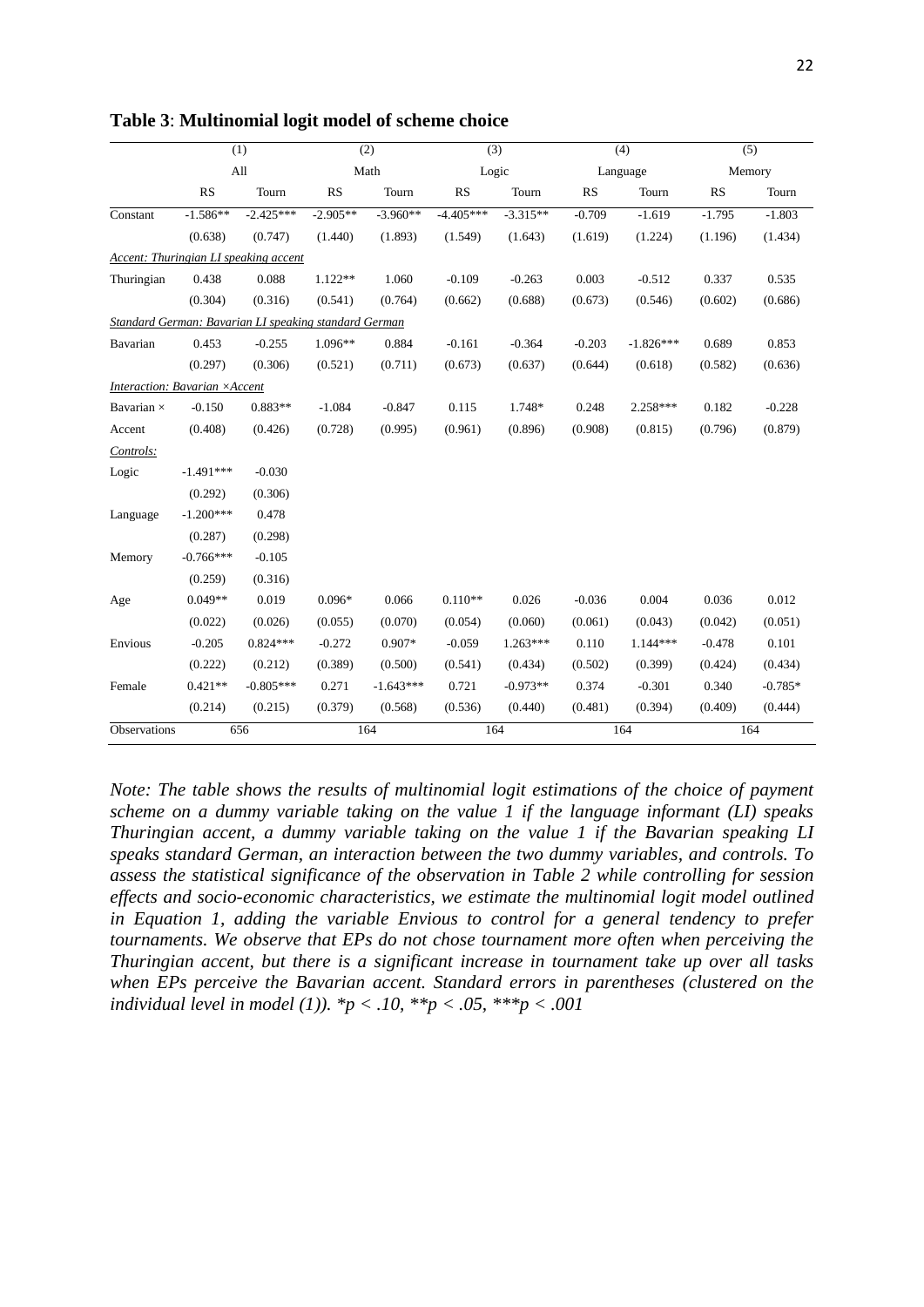#### **References**

- 1. Krauss R M., Chiu C (1997) Language and social behavior. In: Gilbert D, Fiske ST, Lindsey G, editors. Handbook of Social Psychology. Boston: McGraw-Hill. pp. 41–88.
- 2. Cavalli-Sforza LL (2000) Genes, peoples and languages. London: Allen Lane. 227 p.
- 3. Ramus F, Hauser MD, Miller C, Morris D, Mehler J (2000) Language discrimination by human newborns and by cotton-top tamarin monkeys. Science 288: 349–351.
- 4. Fina A de Code-Switching and the Construction of Ethnic Identity in a Community of Practice. Language in Society (LSoc) 36 (3): 371–392. Available: 10.1017/S0047404507070182.
- 5. Preston D (2010) Mapping the geolinguistic spaces of the brain. In: Lameli A, Kehrein R, Rabanus S, editors. Language and Space. An International Handbook of Linguistic Variation. Berlin, New York: Mouton de Gruyter.
- 6. Rakić T, Steffens MC, Mummendey A (2011) When it matters how you pronounce it: The influence of regional accents on job interview outcome. British Journal of Psychology 102: 868–883.
- 7. Lev-Ari S, Keysar B (2010) Why don't we believe non-native speakers? The influence of accent on credibility. Journal of Experimental Social Psychology 46: 1093–1096.
- 8. Ginsburgh V, Weber S (2011) How many languages do we need? The economics of linguistic diversity. Princeton: Princeton University Press.
- 9. Mai R, Hoffmann S (2011) Four positive effects of a salesperson's regional dialect in services selling. Journal of Service Research 14: 460–474.
- 10. Tsalikis J, Ortiz-Buonafina M, LaTour MS (1992) The Role of Accent on the Credibility and Effectiveness of the International Business Person: The Case of Guatemala. International Marketing Review 9 (4): 57–72.
- 11. Holmes K, Murachver T, Bayard D (2001) Accent, appearance and ethnic stereotypes in New Zealand. New Zealand Journal of Psychology 30 (2): 79–86.
- 12. Frumkin L (2007) Influences of accent and ethnic background on perceptions of eyewitness. Psychology, Crime and Law 13: 317–331.
- 13. Dixon JA, Mahoney B, Cocks R (2002) Accents of guilt? Effects of regional accent, 'race' and crime type on attributions of guilt. Journal of Language and Social Psychology 21: 162–168.
- 14. Deprez-Sims AS, Morris SB (2010) Accents in the workplace: their effects during a job interview. International Journal of Psychology 45 (6): 417–426.
- 15. Hamermesh DS, Biddle JE (1994) Beauty and the labor market. The American Economic Review 84: 1174–1194.
- 16. Purnell T, Idsardi W, Baugh J (1999) Perceptual and phonetic experiments on American English dialect ientification. Journal of Language and Social Psychology 18: 10–30.
- 17. Mobius MM, Rosenblat TS (2006) Why beauty matters. The American Economic Review 96: 222–235.
- 18. Gluszek A, Dovidio JF (2010) The way they speak: A social psychological perspective on the stigma of nonnative accents in communication. Personality and Social Psychology Review 14: 214–237.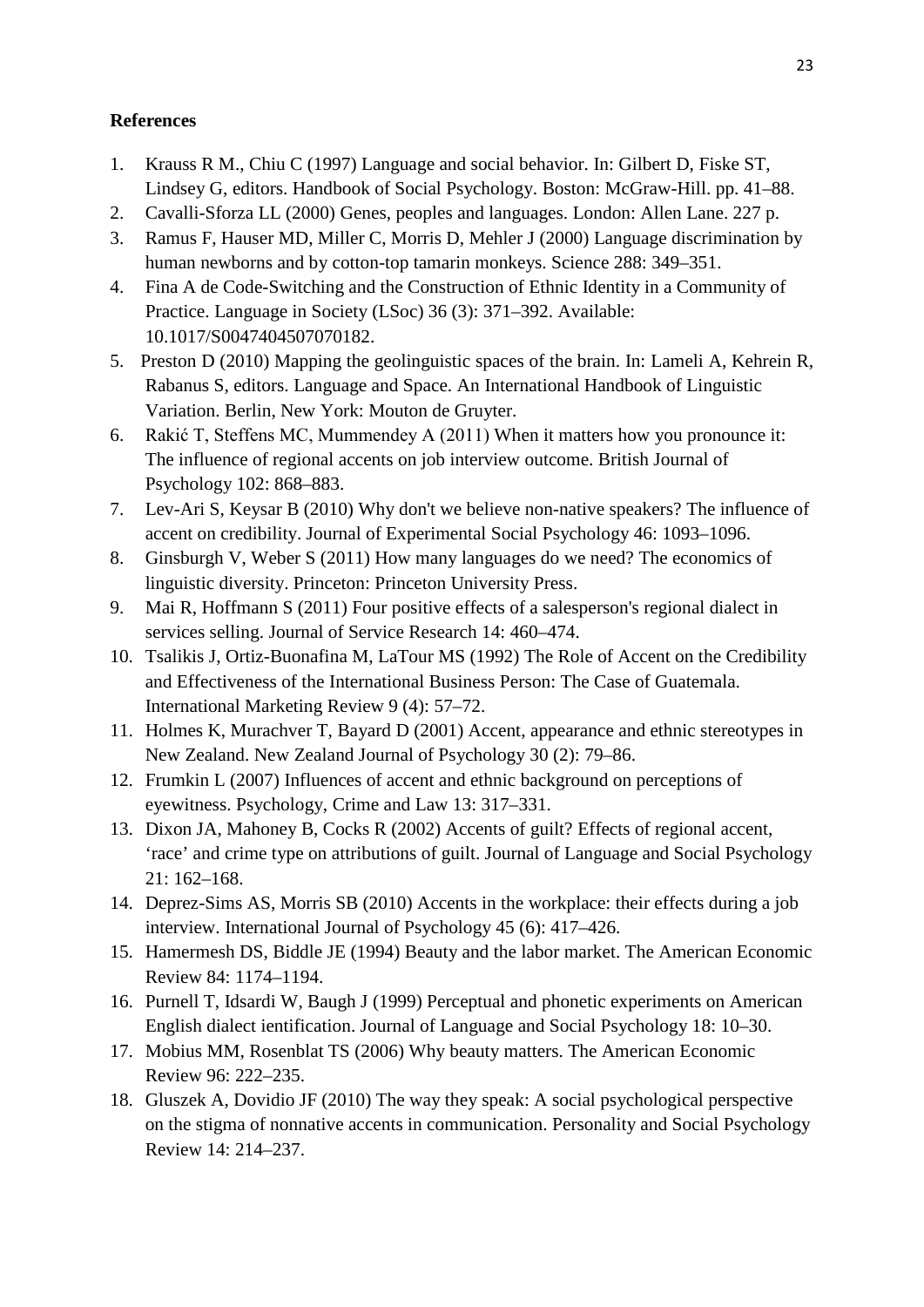- 19. Romaine S (1980) Stylistic Variation and Evaluative Reactions To Speech: Problems in the Investigation of Linguistic Attitudes in Scotland. Language and Speech 23 (3): 213– 232.
- 20. Chambers JK, Trudgill P (1999) Dialectology. Cambridge: Cambridge University Press.
- 21. Auer P (2005) Europe's Sociolinguistic Unity, or: A Typology of European Dialect / Standard Constellations. In: Delbecque N, van der Auwera J, Geeraerts D, editors. Perspectives on Variation. Berlin: Mouton de Gruyter. pp. 7–42.
- 22. Kehrein R (2012) Regionalsprachliche Spektren im Raum. Zur linguistischen Struktur der Vertikale. Stuttgart: Steiner. 389 p.
- 23. Schmidt JE Formation of and change in regiolects and (regional) dialects in German. Taal & Tongval 63, 1.
- 24. Coupland N, Bishop H (2007) Ideologised values for British accents. Journal of Sociolinguistics 11: 74–93.
- 25. Falck O, Heblich S, Lameli A, Südekum J (2012) Dialects, cultural identity, and economic exchange. Journal of urban economics 72: 225–239.
- 26. Souza AL, Byers-Heinlein K, Poulin-Dubois D (2013) Bilingual and monolingual children prefer native-accented speakers. Frontiers in Psychology 4 (953).
- 27. Kinzler KD, Dupoux E, Spelke ES (2007) The native language of social cognition. Proceedings of the National Academy of Science 104 (30): 12577–12580.
- 28. Thorne S (2005) Accent pride and prejudice: Are speakers of stigmatized variants really less loyal. Journal of Quantitative Linguistics 12: 151–166.
- 29. Manski CF (1993) Identification of endogenous social effects: The reflection problem. The Review of Economic Studies 60: 531–542.
- 30. Institut für Demoskopie Allensbach (2008) IfD-survey 10016, Allensbach.
- 31. Fershtman C, Gneezy U (2001) Discrimination in a segmented society: An experimental approach. Quarterly Journal of Economics: 351–377.
- 32. Purschke C (2011) Regionalsprache und Hörerurteil. Grundzüge einer perzeptiven Variationslinguistik. Stuttgart: Steiner. 347, XVI S p.
- 33. Herrgen J, Schmidt JE (1989) Dialektalitätsareale und Dialektabbau. In: Putschke W, Veith WH, Wiesinger P, editors. Dialektgeographie und Dialektologie. Günter Bellmann zum 60. Geburtstag von seinen Schülern und Freunden. Marburg: Elwert. pp. 304–346.
- 34. Lambert WE, Hodgson RC, Gardner RC, Fillenbaum S (1960) Evaluational Reactions to Spoken Language. Journal of Abnormal and Social Psychology 60: 44–51.
- 35. Lameli A (2004) Standard und Substandard. Regionalismen im diachronen Längsschnitt. Stuttgart: Steiner. 272 S p.
- 36. Schmitt EH (1992) Interdialektale Verstehbarkeit. Eine Untersuchung im Rhein- und Moselfränkischen. Stuttgart: Steiner.
- 37. Greiner B (2004) An online recruitment system for economic experiments. MPRA Paper No. 13513. Available: http://mpra.ub.uni-muenchen.de/13513/. Accessed 23 February 2014.
- 38. Zizzo DJ (2010) Experimenter demand effects in economic experiments. Experimental economics : a journal of the Economic Science Association 13 (1): 75–98.
- 39. Fischbacher U (2007) z-Tree. Zurich toolbox for ready-made economic experiments. Experimental Economics 10 (2): 171–178.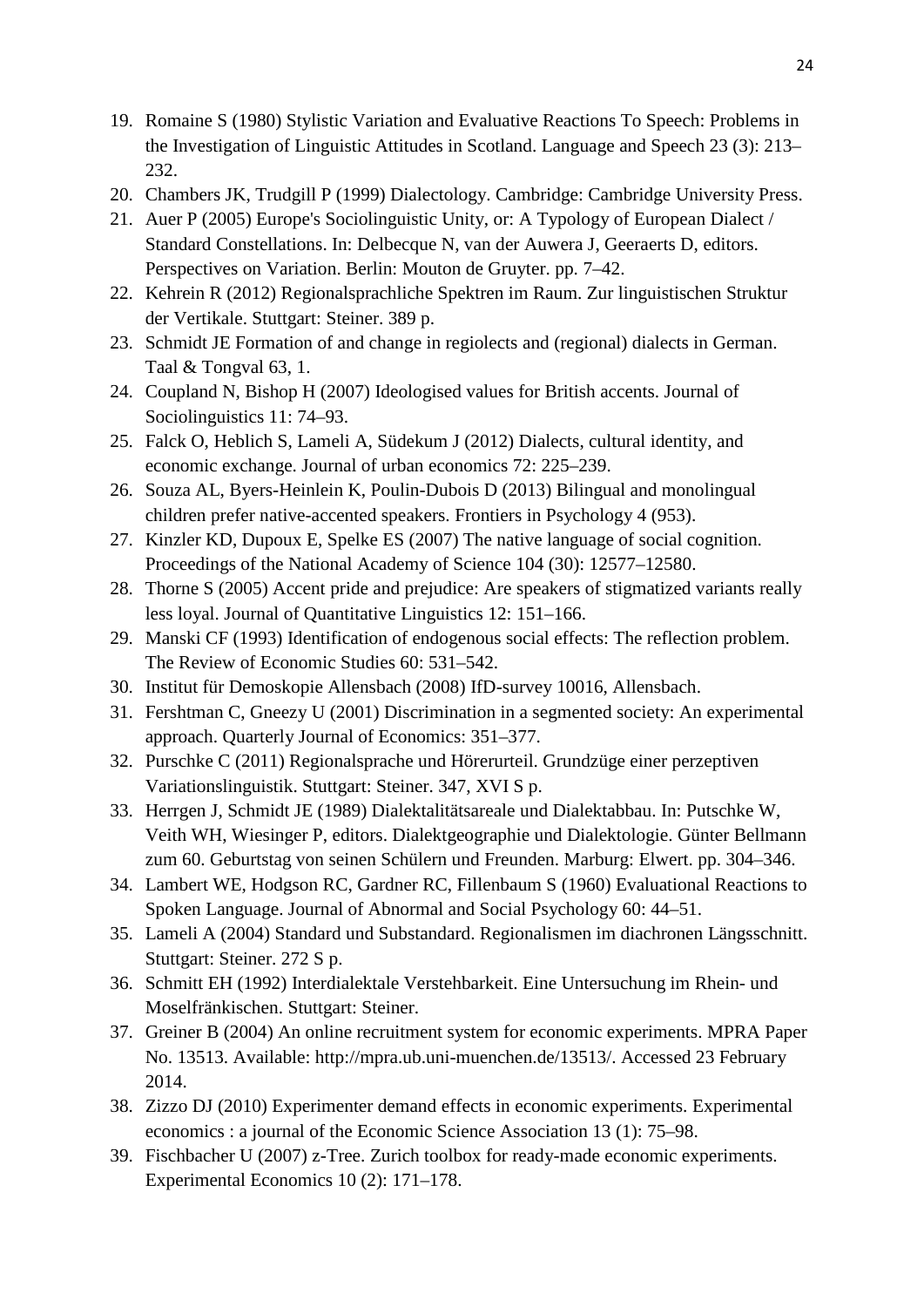- 40. Hanushek EA, Schwerdt G, Wiederhold S, Woessmann L (2013) Returns to Skills around the World: Evidence from PIAAC.
- 41. Niederle M, Vesterlund L (2007) Do women shy away from competition? Do men compete too much. The Quarterly Journal of Economics 122: 1067–1101.
- 42. Grosse ND, Riener G (2010) Explaining gender differences in competitiveness. Gendertask stereotypes. Available: http://zs.thulb.uni-jena.de/receive/jportal\_jparticle\_00165582.
- 43. Holt CA, Laury SK (2002) Risk aversion and incentive effects. The American Economic Review 92: 1644–1655.
- 44. Durante R, Putterman L, Van der Weele J (2014) Preferences for redistribution and perception of fairness: An experimental study. Journal of the European Economic Associations.
- 45. Huesmann A (1998) Zwischen Dialekt und Standard. Empirische Untersuchung zur Soziolinguistik des Varietätenspektrums im Deutschen. Tübingen: Niemeyer. XV, 287 S p.
- 46. Eckert P (2012) Three Waves of Variation Study: The Emergence of Meaning in the Study of Sociolinguistic Variation. Annual Review of Anthropology 41: 87–100.
- 47. Kruger J, Dunning D (1999) Unskilled and unaware of it: How difficulties in recognizing one's own incompetence lead to inflated self-assessments. Journal of Personality and Social Psychology 77 (6): 1121–1134.
- 48. Wheeler ME, Fiske ST (2005) Controlling racial prejudice and stereotyping: Social cognitive goals affect amygdala and stereotype activation. Psychological Science 16: 56– 63.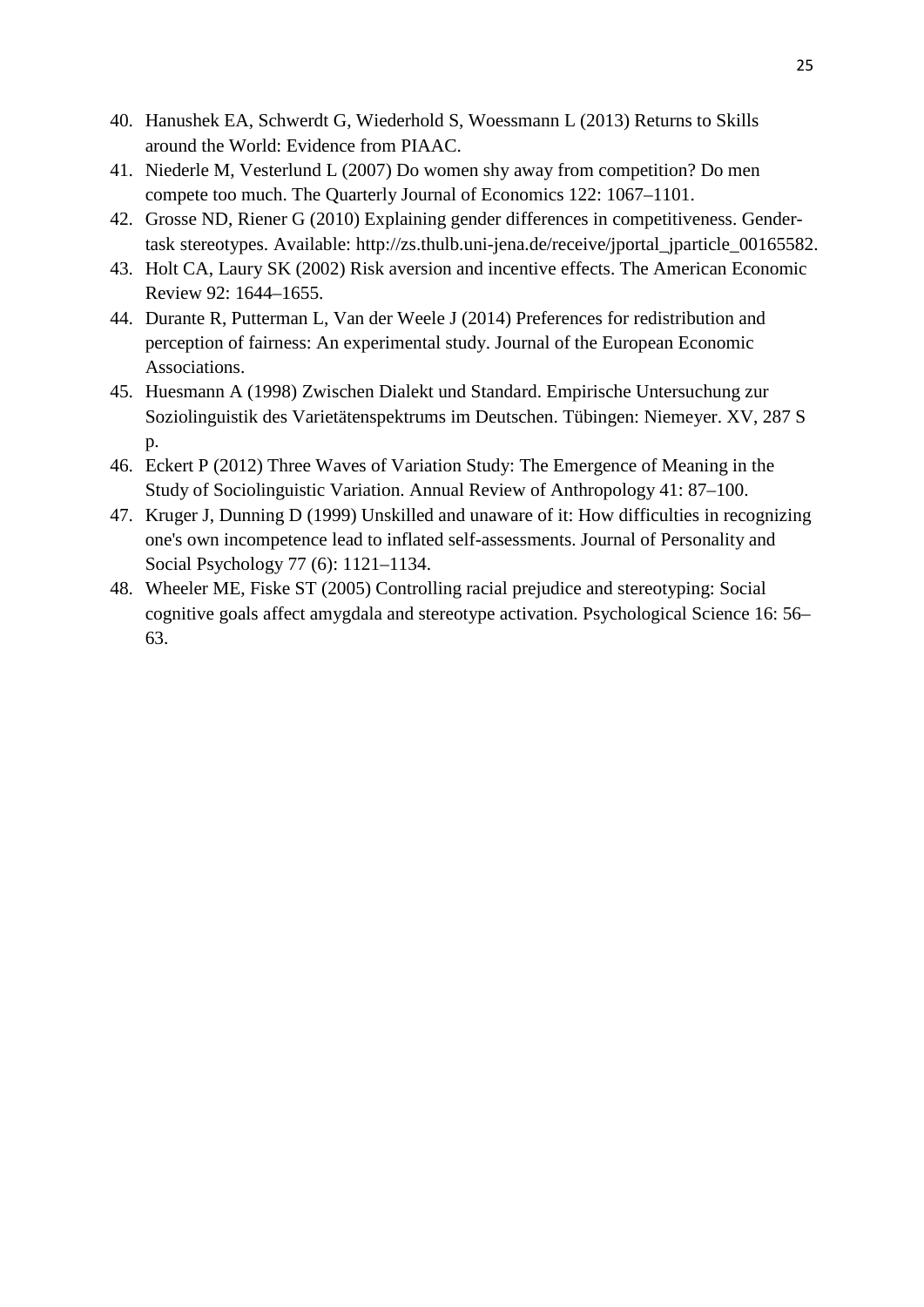#### **Appendix: Supporting Information**

#### **A1: Material of the tasks**

In the following we provide texts and examples of the exercises used in tasks 1–5 which are the basis for the payment regimes.

#### *Listening Comprehension (task 1)*

LKW landet im Graben. Am frühen Mittwochmorgen gegen fünf Uhr sind zwei Lastzüge hintereinander auf der Autobahn unterwegs. Auf einmal schert der hintere LKW, der mit Lebensmitteln beladen ist, aus und setzt zum Überholen an. Als der vordere LKW bremsen muss, gerät der Überholende ins Schleudern und landet im Straßengraben. Der Fahrer wird in seinem Lastzug eingeklemmt. Kurz darauf trifft die Polizei und später die Feuerwehr am Unfallort ein. Auch ein Rettungswagen mit Notarzt wird gerufen, aber der LKW-Fahrer ist schon unverletzt geborgen.

#### *English Translation*

Truck ends up in the ditch. Early Wednesday morning at five clock two trucks are driving one after another down the highway. Suddenly, the rear truck loaded with supplies changes lane and sets to overtake. As the front truck has to brake, the overtaking truck started to spin and landed in the ditch. The driver is caught in his truck. Shortly thereafter, the police and later the fire brigade arrives at the scene. Also, an ambulance is called, but the truck driver is already recovered unharmed.

#### *Mathematics (task 2; example)*

| Number 1 | Number 2 | Number 3 | Number 4 | Number 5 | Result |
|----------|----------|----------|----------|----------|--------|
| 22       |          |          | 70       |          |        |

#### *Logic (task 3; example)*

Ein Angestellter bekommt die Aufgabe sechs Mitarbeitern Büros zuzuteilen. Die Büros sind mit 1-6 nummeriert. Die Büros sind in einer Reihen und nur durch 2 Meter hohe Trennwände geteilt, deswegen kann man hören was der Nachbar sagt und Zigarettenrauch kann leicht von einem Büro zum anderen gelangen. Frau Roberts benutzt das Telefon sehr oft während des Arbeitstages. Herr Mike und Herr Brown brauchen benachbarte Büros, da sie zusammenarbeiten. Frau Hardy, die Diensälteste, bekommt der Büro mit der Nummer 5, da es das größte Fenster hat. Herr Donald benötigt Ruhe in den benachbarten Büros. Herr Tim, Herr Mike und Herr Donald sind Raucher. Frau Hardy ist allergisch auf Zigarettenrauch und benötigt deshalb ein Büro das von Nichtraucherbüros umgeben ist. Wenn nicht anders angegeben, verhalten sich alle Mitarbeiter ruhig während der Arbeit.

Das ideale Büro für Herrn Mike wäre:

| Büro 2 | Büro 6 | Büro 1 | Büro 3 | Büro 4 |
|--------|--------|--------|--------|--------|
|        |        |        |        |        |

#### *English Translation*

An employee gets the job to allocate offices to six employees. The offices are numbered 1-6. The offices are divided only by two meter high walls, so you can hear what the neighbor says, and cigarette smoke can easily move from one office to another. Mrs. Roberts uses the phone very often during the workday. Mr. Mike and Mr. Brown need adjacent offices as they work together. Mrs. Hardy, the office eldest, gets the office with the number 5, as it has the largest window. Mr. Donald needs silence in the neighboring offices. Mr. Tim Mr. Mike and Mr. Donald are smokers. Mrs. Hardy is allergic to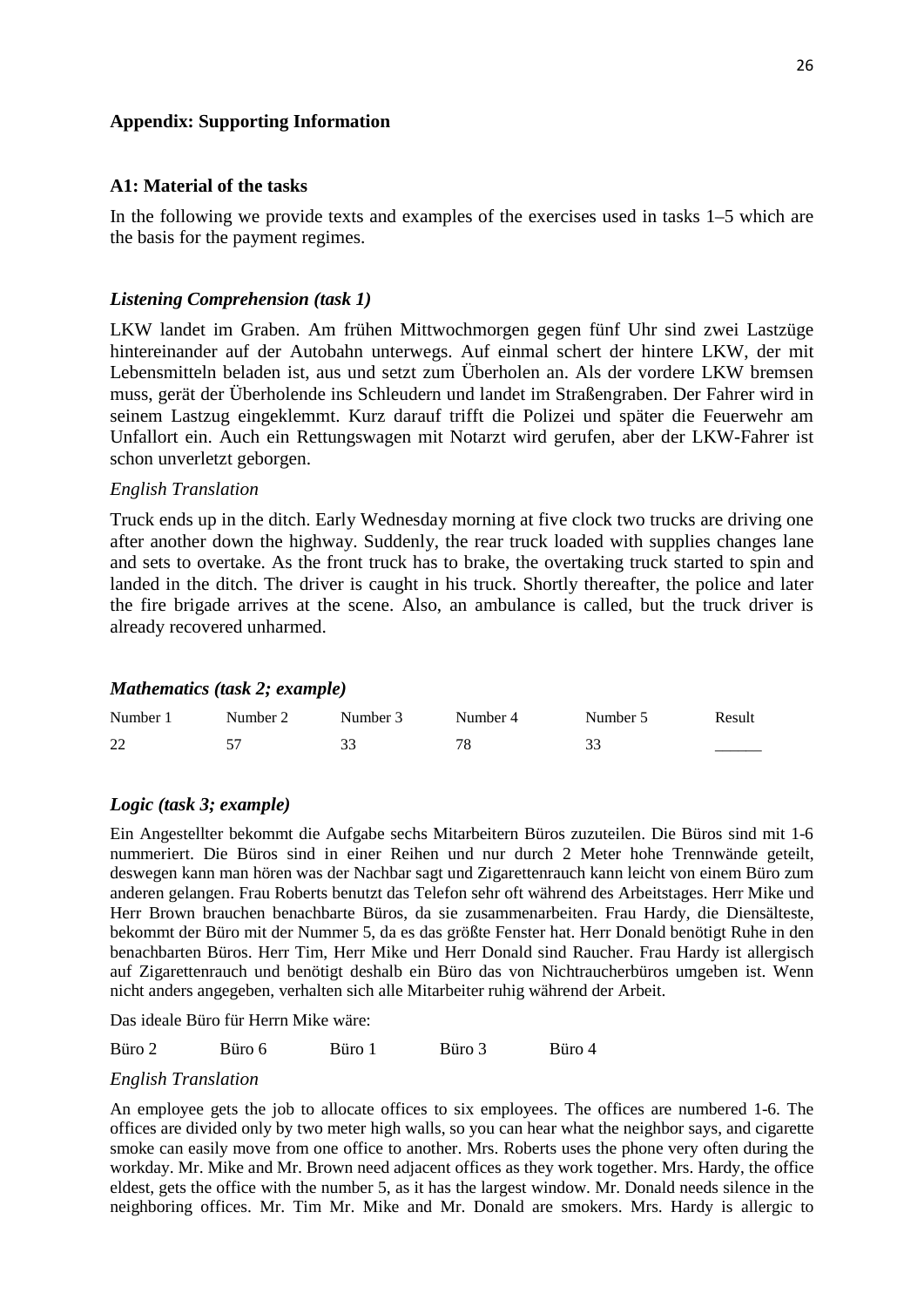cigarette smoke and therefore needs an office surrounded by non-smoking offices. Unless otherwise stated, all employees remain quiet while working.

The ideal office for Mr. Mike would be:

| Office 2    | Office 6 | Office 1 | Office 3 | Office 4 |
|-------------|----------|----------|----------|----------|
| Solution: 4 |          |          |          |          |

#### *Language (task 4; example)*

|                     | Word 1        | Word 2 | Word 3     | Word 4 | Word 5      |  |  |  |
|---------------------|---------------|--------|------------|--------|-------------|--|--|--|
|                     | werde         | ich    | nach Hause | gehen  | heute abend |  |  |  |
|                     | Correct Order |        |            |        |             |  |  |  |
|                     | 2             | 1      | 4          | 3      | 5           |  |  |  |
| English Translation |               |        |            |        |             |  |  |  |
|                     | Word 1        | Word 2 | Word 3     | Word 4 | Word 5      |  |  |  |
|                     | will          |        | home       | go     | tonight     |  |  |  |

#### *Memory (task 5)*

Unterhose, Schuhlöffel, Brotmesser, Drahtschere, Fliegengitter, Telefon, Schlüsselanhänger, Bärenfell, Büchergestell, Grubenlampe, Fenstergriff, Feile, Weinglas, Stein, Gleitschirm, Dachpappe

#### *English Translation*

Underpants, shoehorn, bread knife wire cutters, fly screens phone, key chain, bearskin, book case miner's lamp, window handle, file, wine glass, stone, hang, roofing felt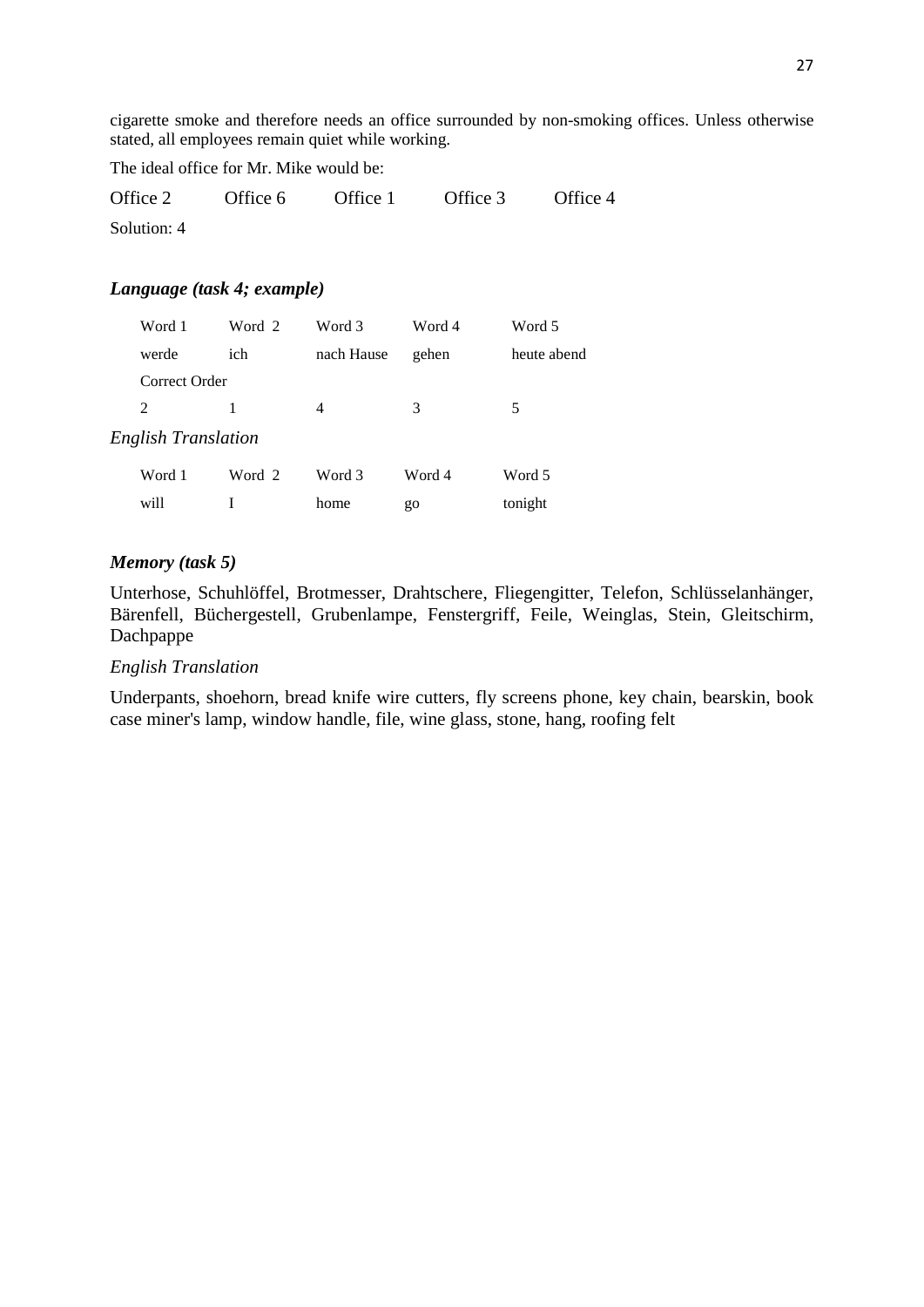#### **A2: Loyalty Measure**

The difference-in-differences estimates suggest that EPs chose tournament significantly more often when matched with an out-group regional accent. For a better understanding of the underlying mechanisms driving the observed behavior we turn to the questionnaire that EPs completed at the end of the experiment.

Our questionnaire includes a set of items that provide further insight into the EP's general linguistic loyalty using validated scales [45] for 36 statements regarding the use of regional varieties in every-day contexts. A terminological problem is the difference between linguistic notions and the layperson's expressions for language phenomena. Our pretests indicated that *accent* is not the preferred label for the regional language samples under discussion. Instead, *dialect* was the more commonly used notion. To get unambiguous ratings on both regionally marked speech and regionally unmarked speech we thus used the terms *dialect* ("Dialekt") vs. *standard German* ("Hochdeutsch"). Additionally we verified the EP's actual linguistic conceptualizations ex-post by asking how they would refer to the language variety they were confronted with: 72.04% of the EPs who were matched with a regional accent referred to it with a dialect concept (e.g. 'dialect' or 'Bavarian'), whereas only 5.38% referred to a concept of accent (e.g., 'accentual', 'dialectally colored'). *Dialect* vs. *standard German* thus proved to be practicable terms.

Before evaluating the questionnaire in the context of our experiment, we tested the suitability of our loyalty measure by means of principal component analysis and multi-dimensional scaling. The results showed a consistent pattern across the 18 dialect and 18 standard German ratings (cf. Fig. A1). We extracted four relevant clusters, with two clusters referring to dialect statements and two to standard German statements, each of them clearly separated by positive or negative connotations. The only exception is the statement "Dialect should be cultivated more at school" (Q\_08 in Fig. A1), which did not fit with the other ratings of this type. As this statement led to untypical response behavior we excluded it from further analysis. This leaves us with a total of 17 dialect statements and 18 standard German statements as basis for a dialect loyalty index and a standard German loyalty index.

Using clusters 1 and 4, we first derived a dialect loyalty index. Both clusters refer to dialect questions but cluster 1 measures negative attitudes to dialect and cluster 4 positive attitudes. To account for the inverse format when combining the loadings of the two components, we constructed the following dialect loyalty index (LD) with

(1) 
$$
LD = \frac{1}{n} \left( \sum_{i=1}^{n} (m - p_i) + \sum_{i=1}^{n} q_i \right)
$$

where  $p$  refers to the statements with positive connotations and  $q$  to the statements with negative connotations. *m* is the invariant maximum of the rating scales plus 1 ( $m = 8$ ). With this index it becomes possible to determine each EP's general dialect loyalty which ranges from 1 to 7.

In contrast the index for loyalty with standard German (LSG, clusters 2 and 3) is calculated using:

(2) 
$$
LSG = \frac{1}{n} \left( \sum_{i=1}^{n} (p_i) + \sum_{i=1}^{n} (m - q_i) \right)
$$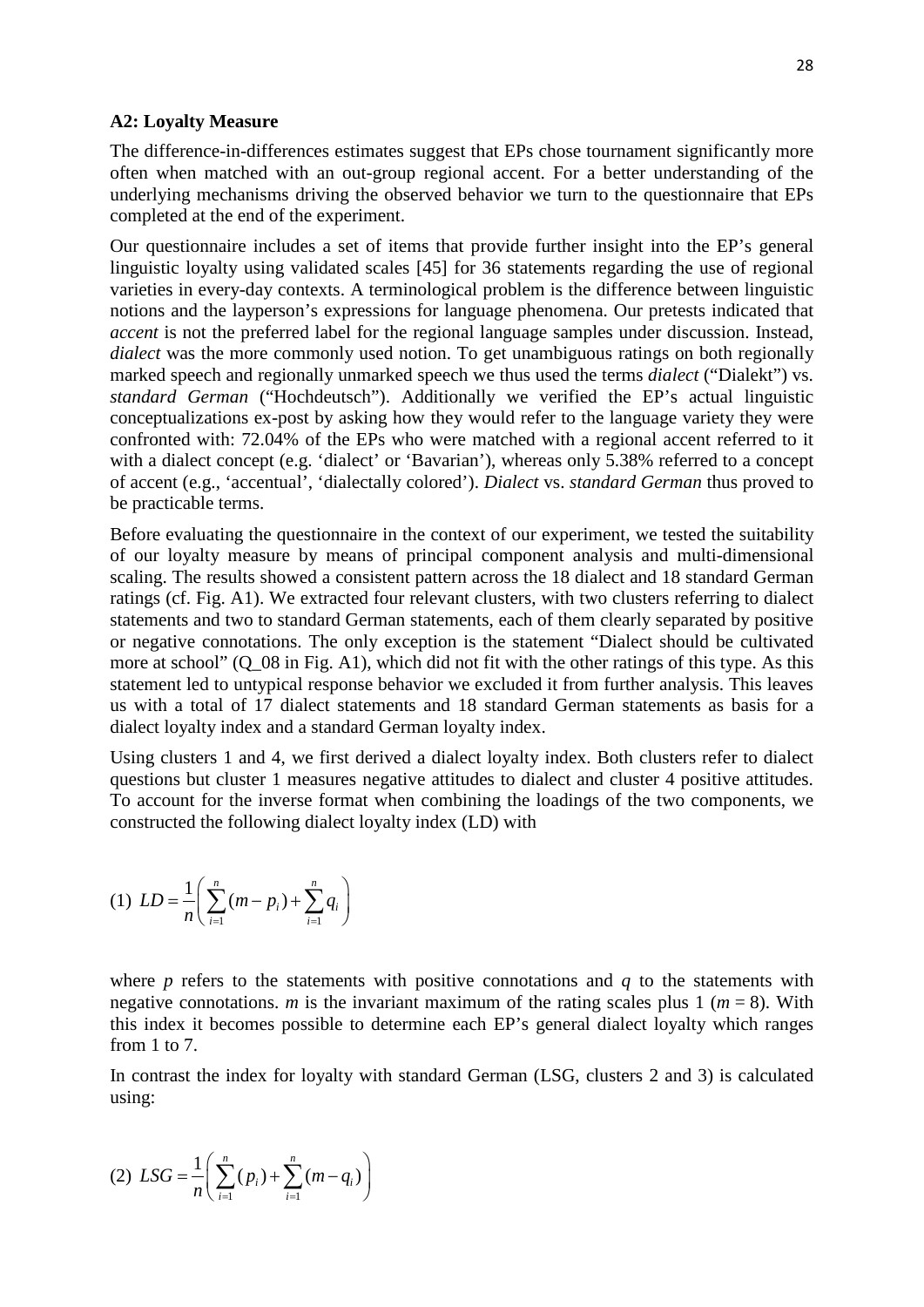These measures are expressions of an EP's general loyalty for dialects (regional varieties respectively) and/or standard German as well as his/her cultural appreciation of these varieties. Loyalty to dialect indicates a language-related feeling of regional identity; loyalty to standard German reflects a supra-regional or even national identity. Note that these measures are not mutually exclusive, i.e. we allow for the possibility that both kinds of identity may apply to the same EP. In our experiment, they should be captured in our first differences as they refer to the discrimination against dialect (or standard) German speakers (Table S2).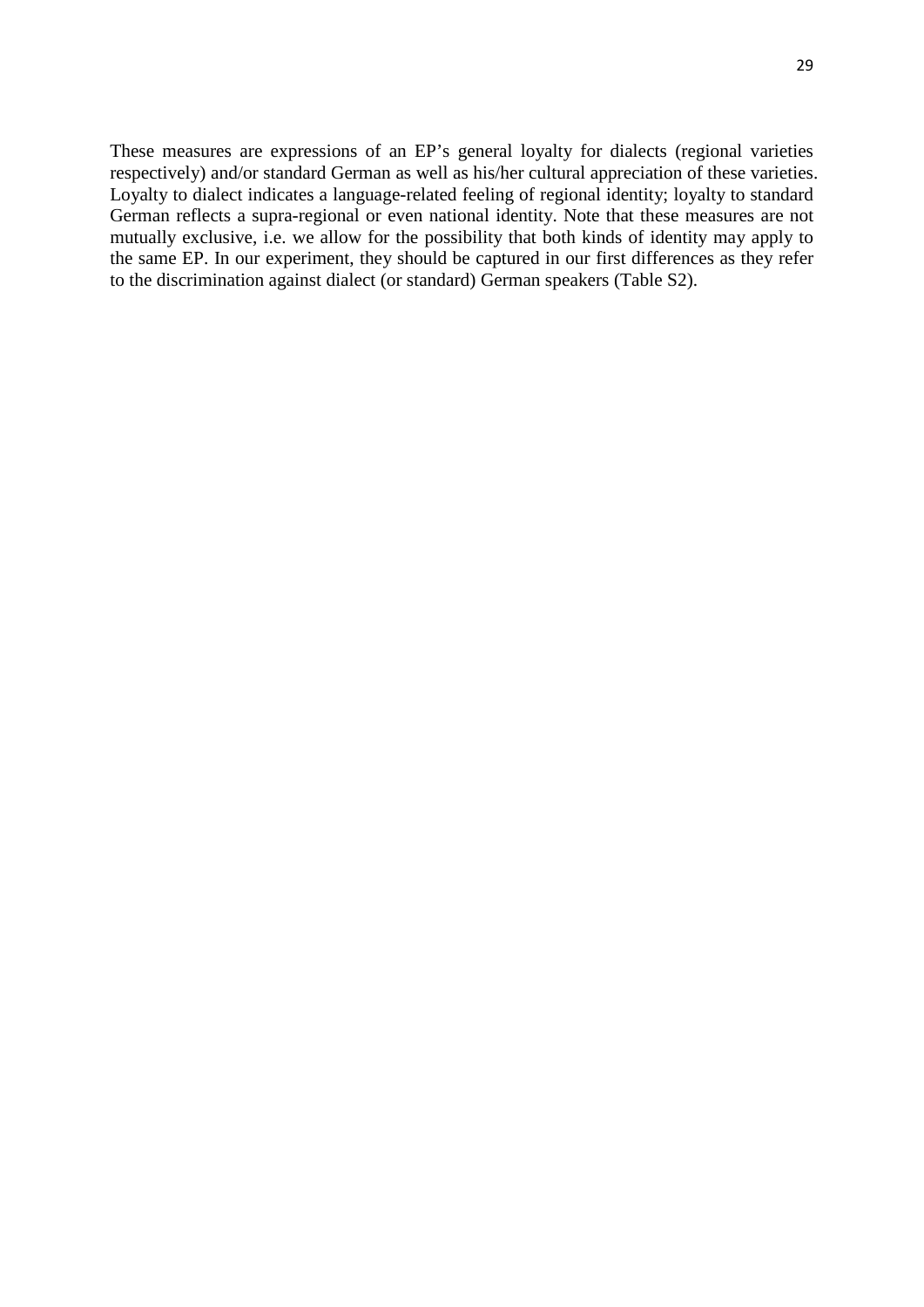

- Q\_01 Dialect conveys a feeling of warmth.
- Q\_02 Dialect should increasingly be replaced by standard German.
- Q\_03 Dialect is the speech of the lower classes.
- Q\_04 Families should accept children speaking
- Q\_05 Dialect is vulgar. dialect.
- Q\_06 Dialect impedes social progress.
- Q\_07 Dialect conveys a feeling of security.
- Q\_08 Dialect should be cultivated more at school.
- Q\_09 Dialect is repulsive.
- Q\_10 Dialect creates a feeling of community.
- Q\_11 Dialect should be avoided in my family
- Q\_12 Dialect sounds like home.
- Q\_13 Dialect is an important part of everyday life
- Q\_14 Children should be weaned off dialect in kindergarten.
- Q\_15 Dialects must not be allowed to die out.
- Q\_16 Dialect corrupts standard German.
- Q\_17 Dialect is ugly.
- Q\_18 Dialect preserves the character of our region.
- Q\_19 Standard German sounds distinguished.
- Q\_20 We have to guard against standard German getting out of hand.
- Q\_21 Standard German is very complicated.
- Q\_22 Being able to speak standard German is
- important.
- Q\_23 Standard German sounds snobbish.
- Q\_24 Standard German gets in the way of personal contact between people.
- Q\_25 Standard German is the best German
- Q\_26 From kindergarten on, attention should be paid to proper standard German.
- Q\_27 Standard German comes across as stand-offish.
- Q\_28 Standard German is the foundation of our linguistic culture.
- Q\_29 Speaking standard German within a family should be prevented.
- Q\_30 Standard German sounds elegant.
- Q\_31 Standard German is the speech of the cultured classes.
- Q\_32 It is hard to express your feelings in standard German.
- Q\_33 All Germans should speak standard German.
- Q\_34 Standard German lacks many ways
- of expressing oneself in everyday life.
- Q\_35 Standard German sounds stiff.
- Q\_36 You need standard German to get ahead
- at work. *Note: The figure shows multi-dimensional plot resulting from the exploration of linguistic loyalty using the questionnaire from (29).* Each *of the statements below (English translation) was rated on a seven step scale between the poles "completely agree" and "strongly disagree". Black circles (cluster 1) = statements on dialects with negative connotations (e.g., "Dialect is vulgar."), black triangles (cluster 4) = statements on dialects with positive connotations (e.g., "Dialect conveys a feeling of security."), white triangles (cluster 2) = statements on standard German with positive connotations (e.g., "Standard German sounds elegant."), white circles (cluster 3) = statements on standard German with negative connotations (e.g., "Standard German sounds stiff."). Kruskal's test = .081.*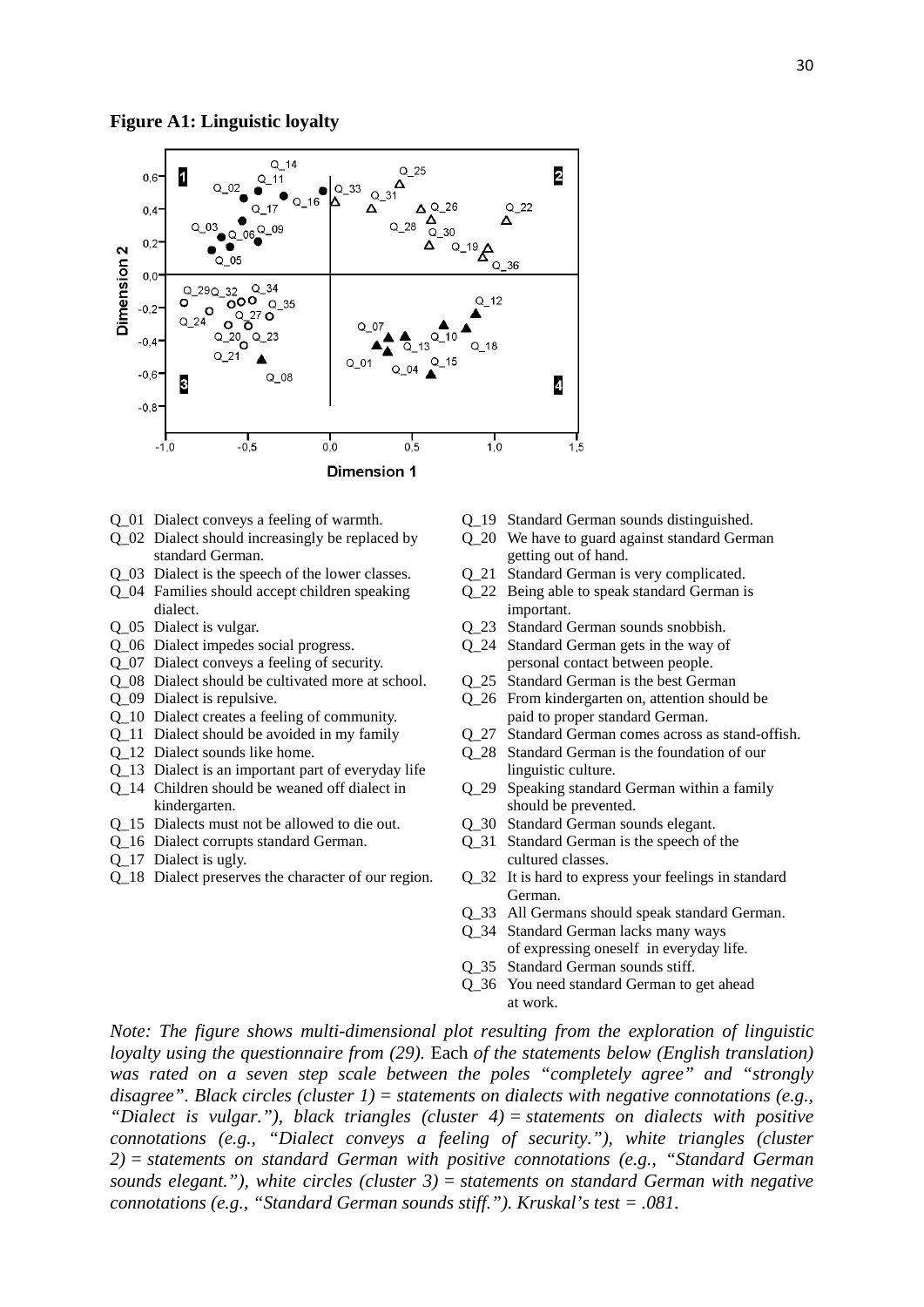|                          | (1)            | (2)         | (3)             | (4)         |
|--------------------------|----------------|-------------|-----------------|-------------|
|                          | Random effects | Mixed model | <b>MM</b> First | MM controls |
| Standard: Bavarian       | $-0.045$       | $-0.045$    | $-0.045$        | $-0.012$    |
|                          | (0.057)        | (0.043)     | (0.043)         | (0.042)     |
| Accent: Thuringian       | $-0.026$       | $-0.026$    | $-0.023$        | $-0.004$    |
|                          | (0.060)        | (0.045)     | (0.044)         | (0.042)     |
| Accent $\times$ Bavarian | $0.167**$      | $0.167***$  | $0.179***$      | $0.135**$   |
|                          | (0.084)        | (0.063)     | (0.062)         | (0.061)     |
| Constant                 | $0.155**$      | $0.155**$   | 0.039           | 0.028       |
|                          | (0.045)        | (0.039)     | (0.037)         | (0.109)     |
| Logic                    | 0.066          | 0.066       | 0.164           | 0.115       |
|                          | (0.037)        | (0.043)     | (0.042)         | (0.041)     |
| Language                 | $0.144***$     | $0.144***$  | 0.065           | $0.097**$   |
|                          | (0.042)        | (0.046)     | (0.050)         | (0.047)     |
| Memory                   | 0.024          | 0.024       | $-0.052$        | $-0.017$    |
|                          | (0.035)        | (0.042)     | (0.047)         | (0.046)     |
| Guess: First             |                |             | $0.212***$      | $0.116***$  |
|                          |                |             | (0.041)         | (0.043)     |
| Female                   |                |             |                 | $-0.093***$ |
|                          |                |             |                 | (0.034)     |
| Envious                  |                |             |                 | $0.136***$  |
|                          |                |             |                 | (0.035)     |
| Sharing                  |                |             |                 | 0.036       |
|                          |                |             |                 | (0.033)     |
| Tournament aversion      |                |             |                 | $-0.136***$ |
|                          |                |             |                 | (0.035)     |
| Risk aversion            | N <sub>0</sub> | No          | No              | No          |
| <b>Observations</b>      | 668            | 668         | 668             | 656         |

#### **Table A1: Robustness checks**

*Note: The table shows panel regressions of tournament take-up where the outcome categories of revenue sharing and piece rate are pooled. Column 1 presents the results from a random effects panel regression on the choice of tournament and column 2-4 present mixed models. In column 3 we additionally control for the guessed rank of the EPs. Finally, in column 4 we add a full set of controls. Standard errors in parentheses; \*p < .10, \*\*p < .05, \*\*\*p < .001*